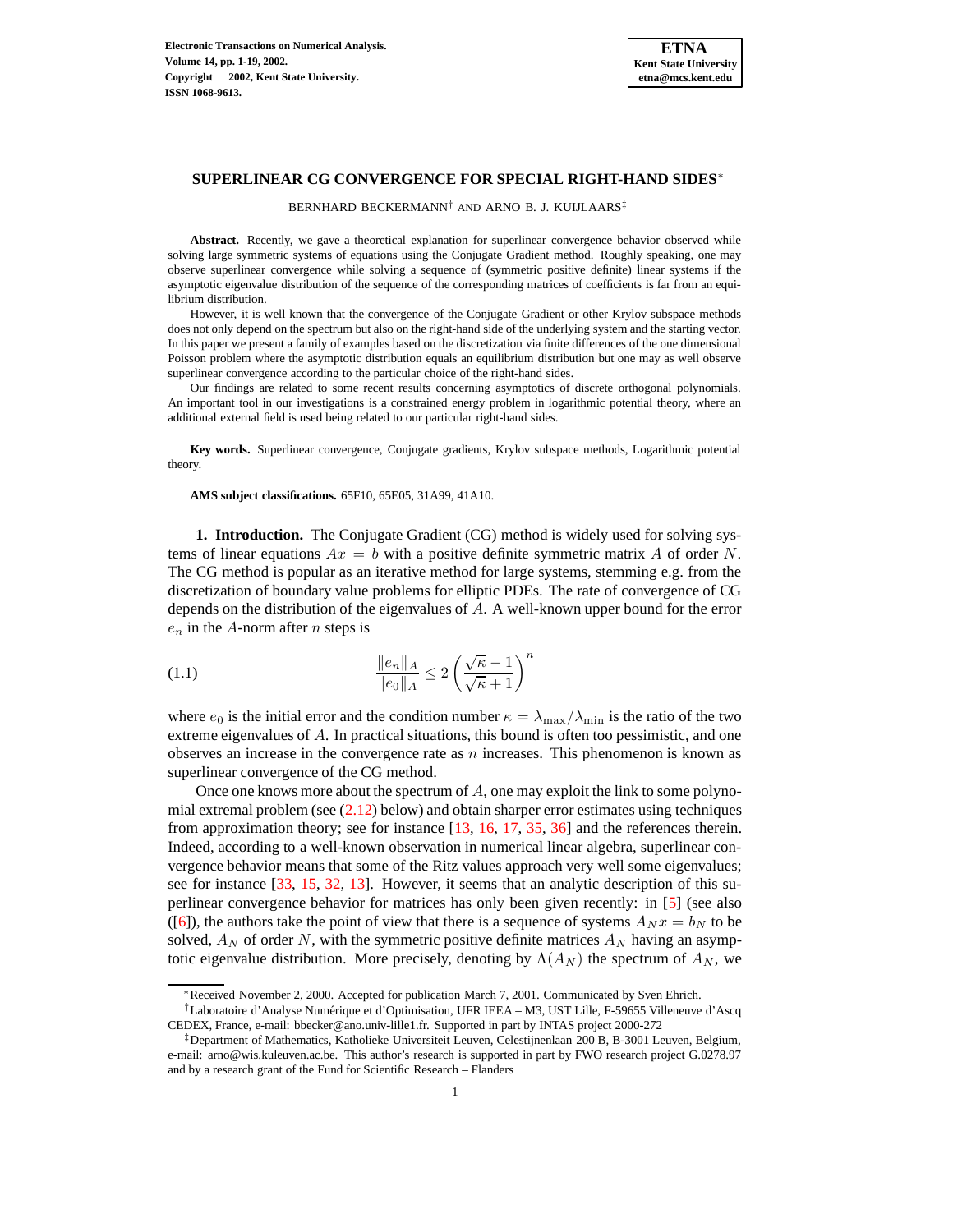<span id="page-1-2"></span>suppose that there is a probability measure  $\sigma$  such that, for every function  $f \in \mathcal{C}(\mathbb{R})$ ,

(1.2) 
$$
\lim_{N \to \infty} \frac{1}{N} \sum_{\lambda \in \Lambda(A_N)} f(\lambda) = \int f(\lambda) d\sigma(\lambda).
$$

This assumption is natural in a number of applications such as the solution of (block) Toeplitz systems (see, e.g.,  $[10, 8]$  $[10, 8]$  $[10, 8]$  and  $[5, \S4]$  $[5, \S4]$ ) or the discretization of elliptic PDEs via finite difference techniques (see, e.g., [\[30,](#page-18-9) [31,](#page-18-10) [34\]](#page-18-11) and the discussions in [\[5,](#page-17-0)  $\S5$ ] or [\[4\]](#page-17-3)).

<span id="page-1-1"></span>Under some additional weak regularity assumptions stated in  $\S$ 2 below, the following estimate for the error in Conjugate Gradients<sup>[1](#page-1-0)</sup> after *n* iterations for the system  $A_N x = b_N$ was established in [\[5,](#page-17-0) Theorem 2.1]

(1.3) 
$$
\frac{\|e_{n,N}\|_{A_N}}{\|e_{0,N}\|_{A_N}} \lesssim \exp\Bigl(-N \cdot \int_0^{n/N} g_{S(\tau)}(0) d\tau\Bigr),
$$

where  $g_S(z)$  is the Green function with pole at  $\infty$  for the complement of the compact set S. Here  $\leq$  means that  $\leq$  holds if we take Nth roots on both sides and let n, N tend to infinity in such a way that  $n/N$  tends to a limit  $t \in (0,1)$ . The set  $S(t)$  equals the free part of the extremal measure in a constrained energy problem connected to  $\sigma$ . Since this set decreases as t increases, the logarithm of the right-hand side of  $(1.3)$  describes some concave curve for fixed  $N$  and for increasing  $n$ , leading to a CG convergence estimate which corresponds to superlinear convergence.

We should mention that our estimate is only proved to be an upper bound after taking roots and passing to the limit. However, in all examples studied so far (see [\[5,](#page-17-0) [4\]](#page-17-3) and below) the right-hand side of  $(1.3)$  is actually an upper bound (as long as the effects of finite precision arithmetic can be neglected). Moreover, if we distinguish between the ranges of sublinear, linear and superlinear convergence (see, e.g., Nevanlinna [\[25\]](#page-18-12)), then one observes quite often (at least for random right-hand sides and random starting vectors) that, in the ranges of linear and superlinear convergence, the CG error curve coincides up to some constant with the curve corresponding to our estimate.

Besides by the distribution of eigenvalues, the CG convergence rate is also governed by the components of the initial residual  $r_{0,N} = b_N - A_N x_{0,N}$  in the directions of the eigenvectors of  $A_N$ , where  $x_{0,N}$  is a starting vector. We choose here  $x_{0,N} = 0$ , so that  $r_{0,N} = b_N$ . Then, if the eigenvector components of  $b_N$  vary widely in size, the estimate [\(1.3\)](#page-1-1) may be too pessimistic. It is the aim of this paper to analyze this situation in the spirit of [\[5\]](#page-17-0) and to improve the estimate [\(1.3\)](#page-1-1) for certain situations with special right-hand sides. Our assumption is that there is a non-negative function  $Q(\lambda)$  such that the component of the righthand side  $b_N$  in the direction of the eigenvector associated with eigenvalue  $\lambda$  is in absolute value less than

$$
\exp(-N(Q(\lambda)+o(1))) \quad \text{as } N \to \infty,
$$

with  $o(1)$  uniform in  $\lambda$ .

As in [\[5\]](#page-17-0) our tools come from the asymptotic theory of discrete orthogonal polynomials and from extremal problems in logarithmic potential theory  $[29]$ . The function  $Q$  plays the role of an external field, whereas the measure  $\sigma$  comes in as a constraint. The interaction of the external field with the constraint is quite delicate, and not yet fully understood. As a

<span id="page-1-0"></span><sup>&</sup>lt;sup>1</sup>We assume exact arithmetic. Notice that the restriction to Conjugate Gradients is just for the ease of presentation. Similar techniques apply to other iterative Krylov subspace methods, as for instance BiCG and MINRES, but also for GMRES in case of normal matrices.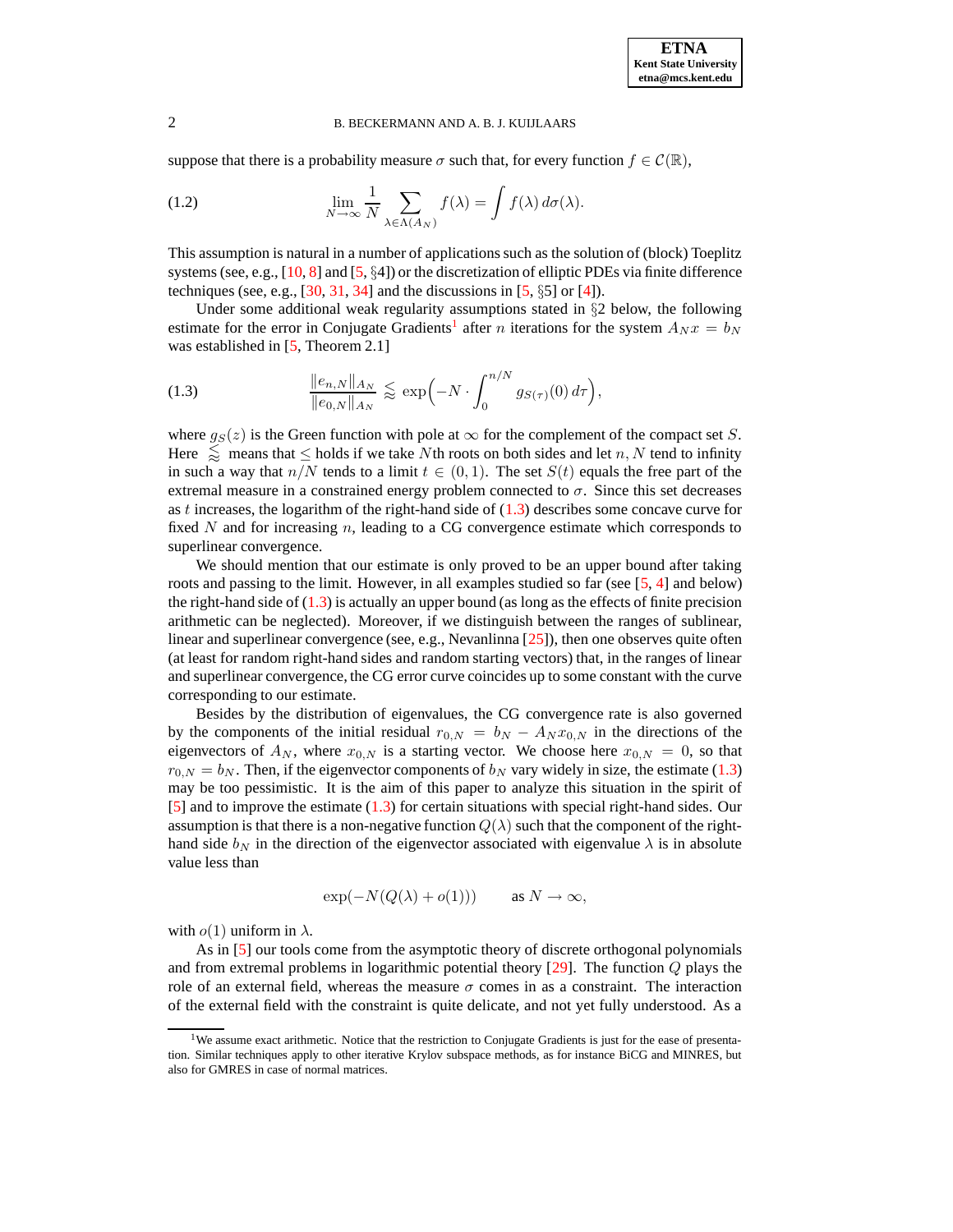result, the potential theoretic analysis is more complicated than the one in [\[5\]](#page-17-0). We are able to prove the analogue of  $(1.3)$  only under some simplifying technical assumptions given in Definition [2.4](#page-8-0) and Theorem [2.5](#page-9-0) below.

As a motivating model problem, we consider the one dimensional Poisson equation

<span id="page-2-0"></span>
$$
-u''(x) = f(x), \quad x \in [0,1],
$$

with homogeneous Dirichlet boundary conditions  $u(0) = u(1) = 0$ . The usual central finite difference approximation on the uniform grid  $j/(N + 1)$ ,  $j = 0, 1, ..., N + 1$ , leads to a linear system  $A_N x = b_N$  with N equations and unknowns, where

$$
(1.4) \quad A_N = \begin{bmatrix} 2 & -1 & 0 & \cdots & 0 \\ -1 & 2 & -1 & \ddots & \vdots \\ 0 & \ddots & \ddots & \ddots & 0 \\ \vdots & \ddots & \ddots & \ddots & -1 \\ 0 & \cdots & 0 & -1 & 2 \end{bmatrix}_{N \times N}, \quad b_N = (N+1)^2 \cdot \begin{bmatrix} f(1/(N+1)) \\ f(2/(N+1)) \\ \vdots \\ f(N/(N+1)) \\ \vdots \\ f(N/(N+1)) \end{bmatrix}.
$$

Both the one dimensional Poisson problem and the system  $A_N x = b_N$  are easy to solve; however, this toy problem can serve to explain convergence behavior observed also in less trivial situations.

As it is well known, the eigenvalues of  $A_N$  are given by  $\lambda_{j,N} = 2 - 2 \cos(\pi j/(N+1)),$  $j = 1, ..., N$ , leading to the asymptotic eigenvalue distribution  $\sigma$ , with

(1.5) 
$$
\frac{d\sigma}{dx}(x) = \frac{1}{\pi\sqrt{x(4-x)}}, \quad x \in [0,4],
$$

the equilibrium measure of the interval [0, 4]. In the setting of [\[5\]](#page-17-0), one checks that  $S(t)$  = [0, 4] for all  $t \in (0, 1)$ , and thus the right-hand side of [\(1.3\)](#page-1-1) trivially equals one. Indeed, for general  $f$ , we may not observe superlinear convergence, as being confirmed by the first two plots of Figure [1.1.](#page-16-0)

Here we will be interested in what happens for the CG starting vector 0 and particularly smooth functions  $f$ , namely

<span id="page-2-1"></span>
$$
f(x) = \sum_{j=1}^{\infty} f_j \sin(\pi jx), \quad x \in [0, 1],
$$

where we suppose that the Fourier coefficients satisfy

(1.6) 
$$
r := \limsup_{j \to \infty} |f_j|^{1/j} \in (0, 1).
$$

As we will see below in Lemma [3.1,](#page-11-0) here the eigenvector components of  $b_N$  decrease exponentially for increasing j. Thus, roughly speaking, eigenvalues close to zero will be earlier matched by Ritz values, leading to superlinear convergence. For this model problem, we will show that an improved estimate of the form [\(1.3\)](#page-1-1) holds with sets  $S(t) = [\alpha(t), \beta(t)] \subset (0, 4)$ explicitly given in terms of Jacobi elliptic functions, see Lemma [3.2](#page-13-0) below. The set  $S(t)$ corresponds to the part of the support of an extremal measure in a constrained equilibrium problem with external field where the constraint is not met.

We already noted that the additional external field does not occur (or, what amounts to the same, equals zero) in the analysis of [\[3,](#page-17-4) [4,](#page-17-3) [5,](#page-17-0) [6,](#page-17-1) [19\]](#page-18-14). Indeed, the analysis presented in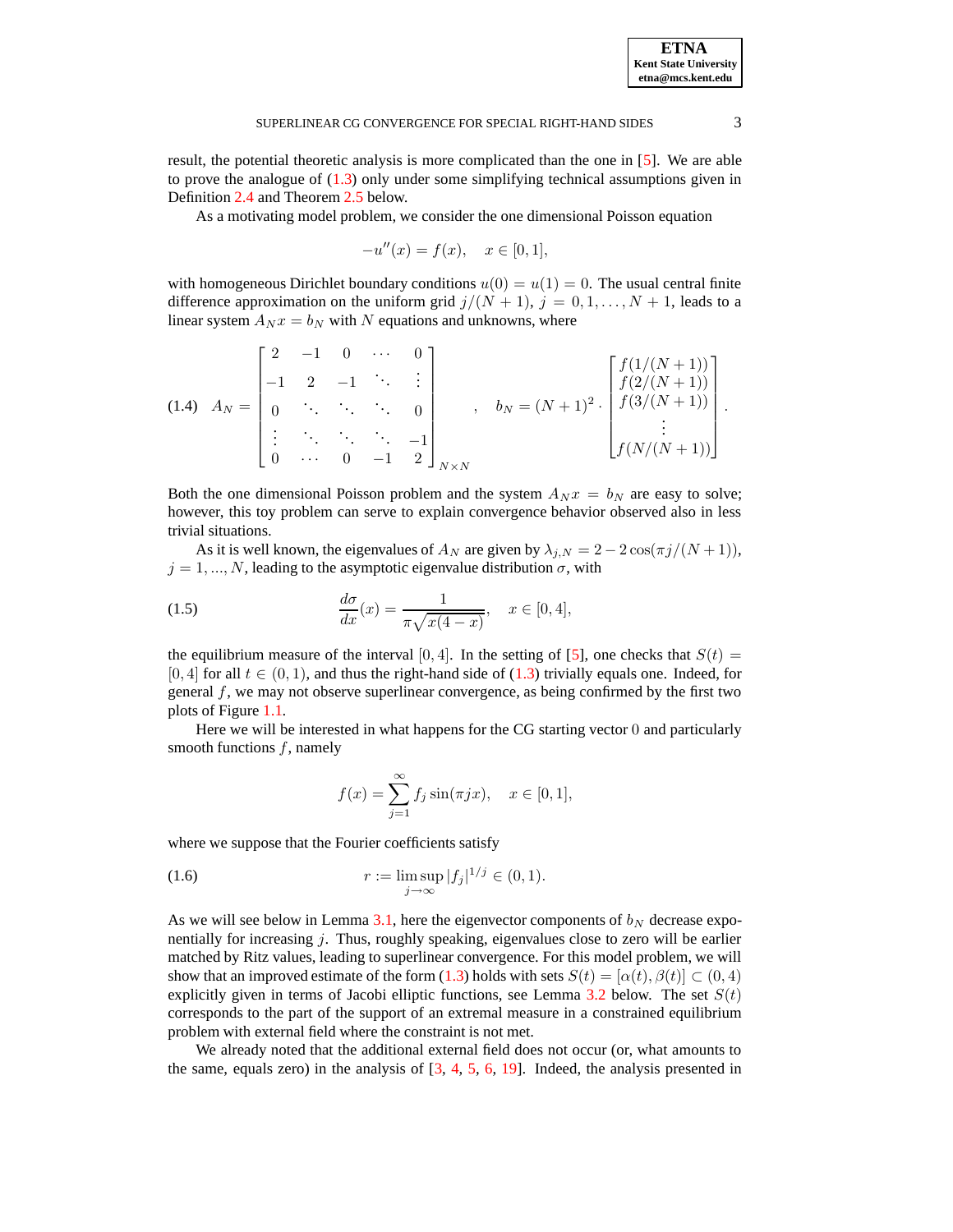

FIG. 1.1. The CG relative error curve (energy norm, blue) for the one dimensional Poisson problem discretized on a uniform grid ( $N = 1000$ ,  $x_{0,N} = 0$ ) for four choices of  $f(x) = \sum_{j=1}^{N} f_j \sin(j\pi x)$ : there is hardly any superlinear convergence for the upper two examples  $(f_j = 1, f_j \text{ random})$  and one has to reach approximately the dimension of the system in order to achieve full precision. In contrast, for the lower two examples  $(f_j = 2^{-j},$  $f_j = 4^{-j}$ ) we observe superlinear convergence. For the sake of completeness, we have also drawn in black the error bound (1.1) for the four examples. This bound is only significant for the first two examples.

these papers is based only on the asymptotic eigenvalue distribution and allows for any starting residual; therefore one may understand these results somehow as worst case estimates. In contrast, here we discuss the situation where the eigenvector components of the starting residual strongly vary in size: we obtain superlinear convergence for CG even for an a priori "bad" eigenvalue distribution. We have the impression that this phenomenon also occurs in less trivial applications in the discretization of PDEs for smooth right-hand sides since quite often high frequencies have a much smaller amplitude than small frequencies.

In order to conclude this introduction, let us return to the correspondence between superlinear convergence and the convergence of Ritz values. Under some stronger assumptions — being for instance true for many right-hand sides of our model problem — one may show generalizing ideas of [\[19,](#page-18-14) [3\]](#page-17-4) that the extremal measure mentioned above just gives the asymptotic distribution of Ritz values as  $n, N \to \infty$ ,  $n/N \to t$ . More precisely, one may show that the nth Ritz values match all eigenvalues within  $[0, \alpha(n/N)]$  with an exponential rate, and that there are essentially no *n*th Ritz values in  $\left[\beta(n/N), 4\right]$ . A precise formulation of the assumptions and a proof of this statement will be given in a future publication. Here we only show some numerical results which fully confirm our claim; see Figure [1.2.](#page-17-5)

The remainder of the paper is organized as follows: in  $\S2$  we recall the well-known connection between CG convergence and discrete orthogonal polynomials. We describe and discuss our assumptions for the sequence of systems under consideration, and briefly recall some extremal problem in logarithmic potential theory. Subsequently, we show in Theorem [2.2](#page-7-1) that the solution of this extremal problem leads to a new asymptotic estimate taking into account the asymptotic distribution of the spectrum, but also the characteristics of particular starting residuals. In Theorem  $2.5$  we show that a formula like  $(1.3)$  remains valid for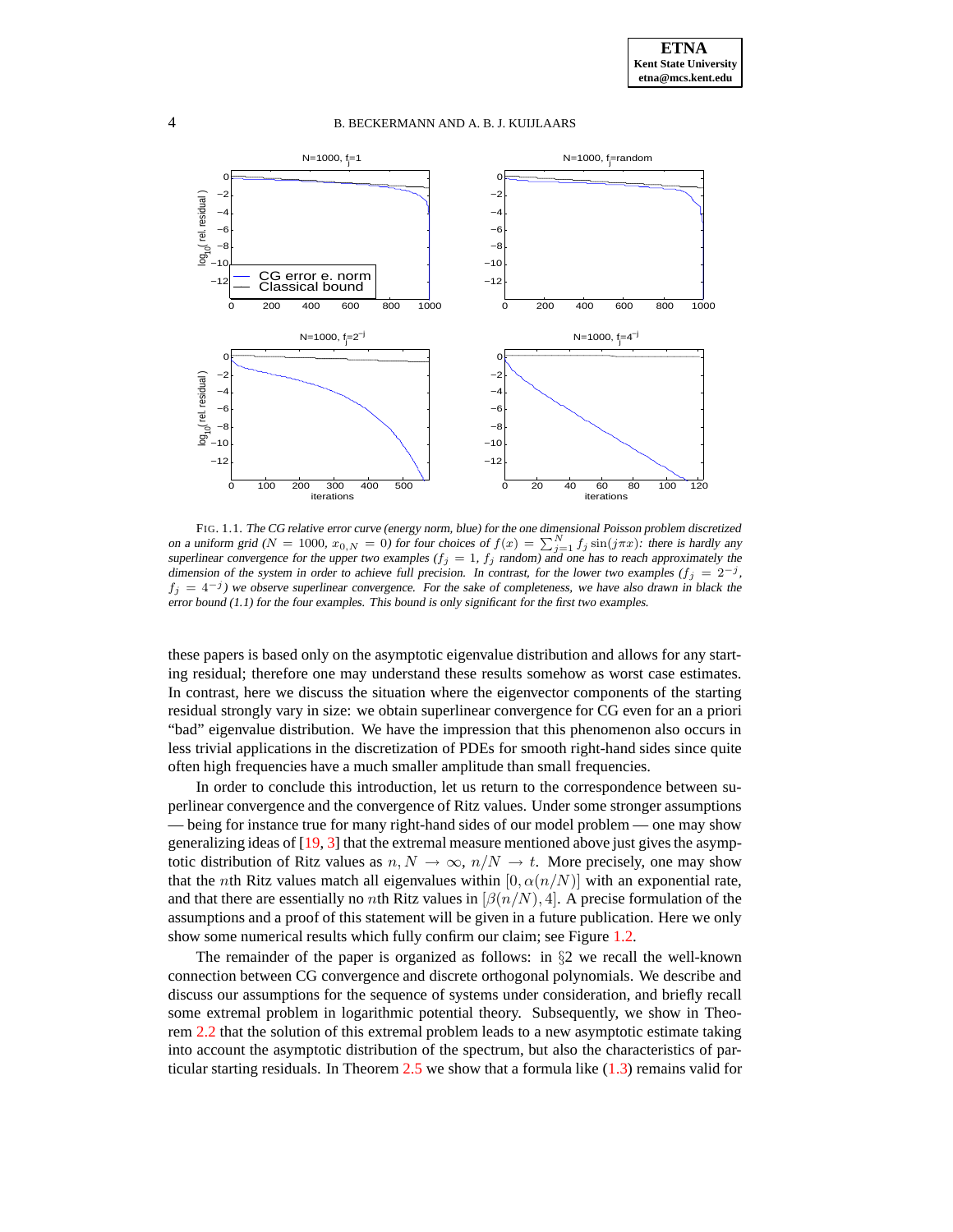

FIG. 1.2. Convergence of Ritz values for our model problem with  $N = 100$ ,  $x_{0,N} = 0$ , and  $f(x) =$  $\sum_{j=1}^{N} r^j \sin(j\pi x)$ ,  $r \in \{1/4, 1/10\}$ . The two black curves indicate the graphs of  $\alpha, \beta$ . We draw in the nth column,  $1 \le n \le N$ , the position of the nth Ritz values (red or blue) within the interval [0, 4]. A red cross is used if the Ritz value is closer than 0.001 to some eigenvalue of  $A_N$ . Notice that nearly all Ritz values are red in the range  $[0, \alpha(t)]$ ,  $t = n/N$ , that there are no Ritz values in  $[\beta(t), 4]$ , and that in the range  $[\alpha(t), \beta(t)]$  hardly any Ritz value converged (up to some exceptions by "accident").

our more general setting. We conclude  $\S2$  by recalling in Theorem [2.7](#page-10-0) and Theorem [2.8](#page-11-1) some known results for computing  $S(t)$ , especially for a particular interval case, often referred to as the "left ansatz". In  $\S$ 3 we give a detailed analysis for our model problem, and finally present some numerical results.

**2. The link with an extremal problem in potential theory.** In what follows we denote by  $e_{n,N} = A_N^{-1}b_N - x_{n,N}$  the error in Conjugate Gradients after *n* iterations for the system  $A_N x = b_N$  using the starting vector  $x_{0,N}$ , and by  $r_{n,N} = A e_{n,N} = b_N - A_N x_{n,N}$  the corresponding residual.

We denote by  $(\lambda_{j,N}, v_{j,N}), j = 1, 2, ..., N, 0 < \lambda_{1,N} \leq \lambda_{2,N} \leq ... \leq \lambda_{N,N}, ||v_{j,N}|| =$ 1, the eigensystem of the matrix  $A_N$  and use the spectral decomposition of the first residual

(2.1) 
$$
r_{0,N} = \sum_{j=1}^{N} w_{j,N} v_{j,N}, \quad w_{j,N} = (r_{0,N}, v_{j,N}) \in \mathbb{R}.
$$

It will be useful to adopt polynomial language in order to describe the CG error [\[14\]](#page-18-15). We consider the discrete scalar product with varying weights

(2.2) 
$$
(p,q)_N = \sum_{j=1}^N w_{j,N}^2 p(\lambda_{j,N}) q(\lambda_{j,N})
$$

with corresponding norm  $||p||_N = \sqrt{(p, p)_N}$ , and denote the corresponding orthonormal polynomials by  $p_{0,N}, p_{1,N}, \dots$  As it is well known [\[14,](#page-18-15) [28,](#page-18-16) [36\]](#page-18-4), these discrete orthonormal polynomials may be used to describe the error in CG as follows:

(2.3) 
$$
e_{n,N} = \frac{1}{p_{n,N}(0)} p_{n,N}(A) e_{0,N} = \frac{1}{p_{n,N}(0)} A^{-1} p_{n,N}(A) r_{0,N},
$$

**ETNA Kent State University etna@mcs.kent.edu**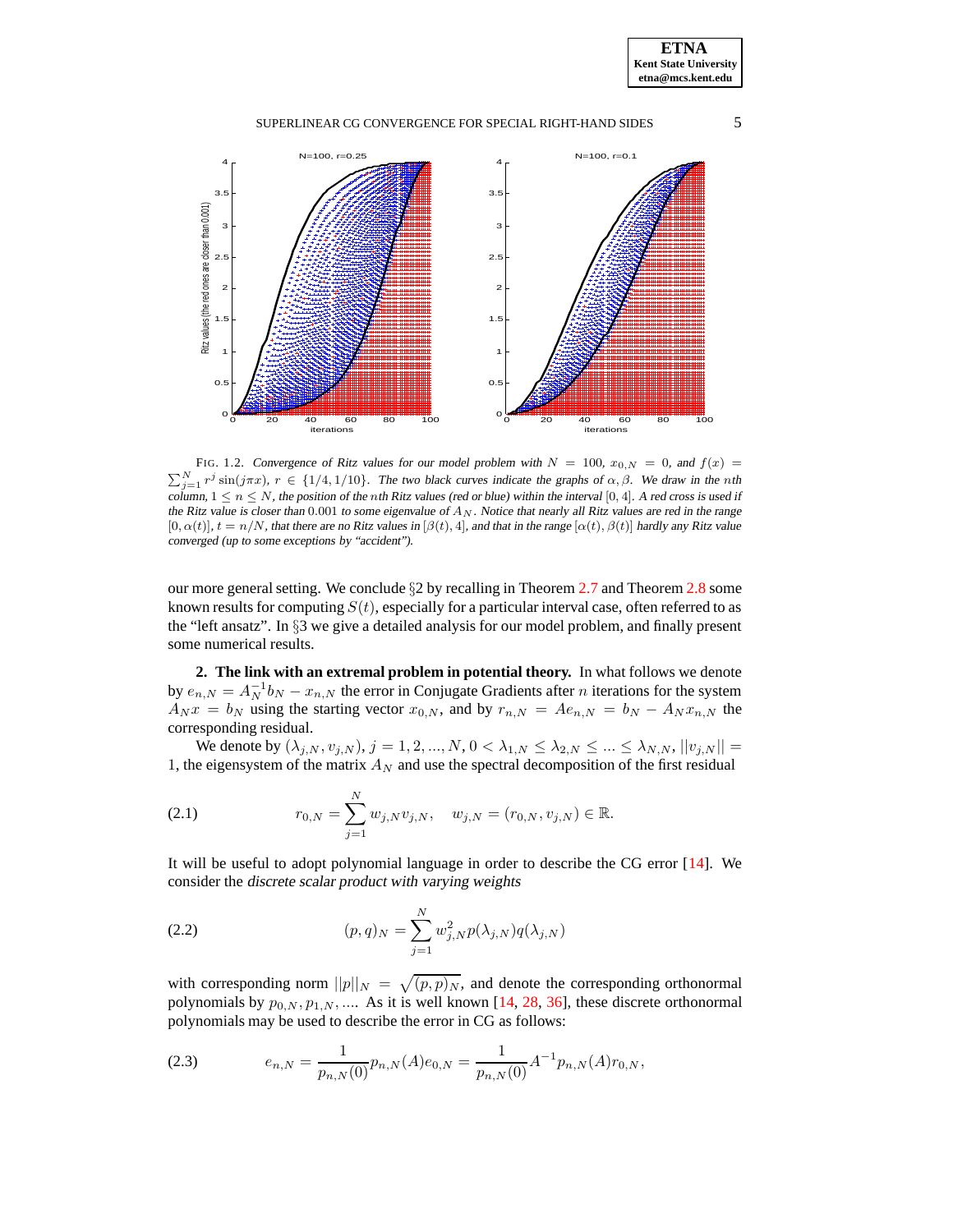and thus

<span id="page-5-0"></span>ken,NkA<sup>N</sup> ke0,N kA<sup>N</sup> = krn,N k<sup>A</sup> −1 N kr0,N k<sup>A</sup> −1 N = 1 |pn,N (0)| kpn,N (λ)/ √ λk<sup>N</sup> k1/ √ λk<sup>N</sup> (2.4) .

In numerical linear algebra terminology, the zeros of  $p_{n,N}$  are referred to as nth Ritz values of  $A_N$ . Let us notice that these Ritz values are used to approximate (parts of) the spectrum of  $A_N$ . In order to exploit [\(2.4\)](#page-5-0), we need to know the asymptotic behavior of discrete orthogonal polynomials and in particular their zero distribution.

Starting with a paper of Rakhmanov [\[27\]](#page-18-17), a number of people [\[12,](#page-18-18) [23,](#page-18-19) [2,](#page-17-6) [7,](#page-17-7) [18\]](#page-18-20) contributed to the theory of asymptotics of discrete orthogonal polynomials, see also [\[22\]](#page-18-21) for a survey. This study is related to an extremal problem in logarithmic potential theory. Before going into details, let us first state the precise assumptions in terms of  $A_N$ ,  $b_N$ .

ASSUMPTION 2.1.

- <span id="page-5-1"></span>**(a)** *The eigenvalues of the matrices*  $A_N$  *<i>are uniformly bounded, so that they are all in a fixed interval*  $[0, R]$  *for some*  $R > 0$ *.*
- **(b)** *The matrices*  $A_N$  *have the asymptotic eigenvalue distribution*  $\sigma$  *defined by* [\(1.2\)](#page-1-2)*.*
- **(c)** *The logarithmic potential* U <sup>σ</sup> *of* σ*, given by*

<span id="page-5-2"></span>
$$
U^{\sigma}:\,\mathbb{C}\rightarrow(-\infty,+\infty]:\,\lambda\mapsto\int\log\frac{1}{|\lambda-\lambda'|}\,d\sigma(\lambda'),
$$

*is a continuous, real-valued function on* C*.*

- **(d)** *The limit* [\(1.2\)](#page-1-2) also holds for the function  $f(\lambda) = \log \lambda$ .
- **(e)** *There exists a nonnegative continuous function*  $Q : S \to [0, +\infty)$  *such that*

(2.5) 
$$
\limsup_{N \to \infty} \max_{j} \exp(Q(\lambda_{j,N})) \cdot \left( \frac{|(r_{0,N}, v_{j,N})|}{||r_{0,N}||} \right)^{1/N} \le 1.
$$

It follows from Assumption [2.1\(](#page-5-1)a),(b) that  $\sigma$  has a compact support in [0, R]. Assumption  $2.1(b)$  $2.1(b)$  is natural in a number of applications like for instance in the finite difference discretization of elliptic PDEs. Notice that the measure  $\sigma$  in [\(1.2\)](#page-1-2) remains invariant if one slightly perturbs the matrix  $A_N$ , see, e.g., [\[37\]](#page-18-22). For example,  $\sigma$  is preserved in the context of elliptic PDEs if we change the boundary conditions. Here we agree to count eigenvalues in [\(1.2\)](#page-1-2) according to their multiplicities. Indeed, all following results remain valid (and may become sharper) if we count an eigenvalue only once disregarding multiplicities as in [\[5\]](#page-17-0), but in applications it is in general difficult to know in advance the multiplicity of eigenvalues.

With regard to Assumption [2.1\(](#page-5-1)c), recall that the logarithmic potential  $U^{\sigma}$  is always superharmonic on C (in particular lower semi-continuous), and harmonic on  $\mathbb{C}\setminus \text{supp}(\sigma)$ , see [\[29,](#page-18-13) [26\]](#page-18-23). The regularity assumption (c) does not allow  $\sigma$  to have point masses. In applications,  $\sigma$  will typically have a density with respect to Lebesgue measure. Assumption [2.1\(](#page-5-1)c) is satisfied for example if the density is continuous.

Assumption [2.1\(](#page-5-1)d) prevents eigenvalues from approaching 0 too fast as  $N \rightarrow \infty$  (see [\[5\]](#page-17-0) for an interpretation in terms  $\det(A_N)$ ). Finally, notice that Assumption [2.1\(](#page-5-1)e) trivially holds with  $Q \equiv 0$ . Indeed, the function  $Q \equiv 0$  has been chosen in [\[3,](#page-17-4) [4,](#page-17-3) [5,](#page-17-0) [6,](#page-17-1) [19\]](#page-18-14). As a consequence, these results describe the CG convergence behavior for a "favorable" eigenvalue distribution and for the "worst case" choice of the starting residual. In contrast, if the eigenvector components of the starting residual corresponding to eigenvalues in some part of S decrease exponentially (as it is the case for our model problem) then we may choose  $Q$  to be strictly positive on this part of  $S$ . This will enable us to prove superlinear convergence for particularly smooth starting residuals even in the case of a "worst case" eigenvalue distribution.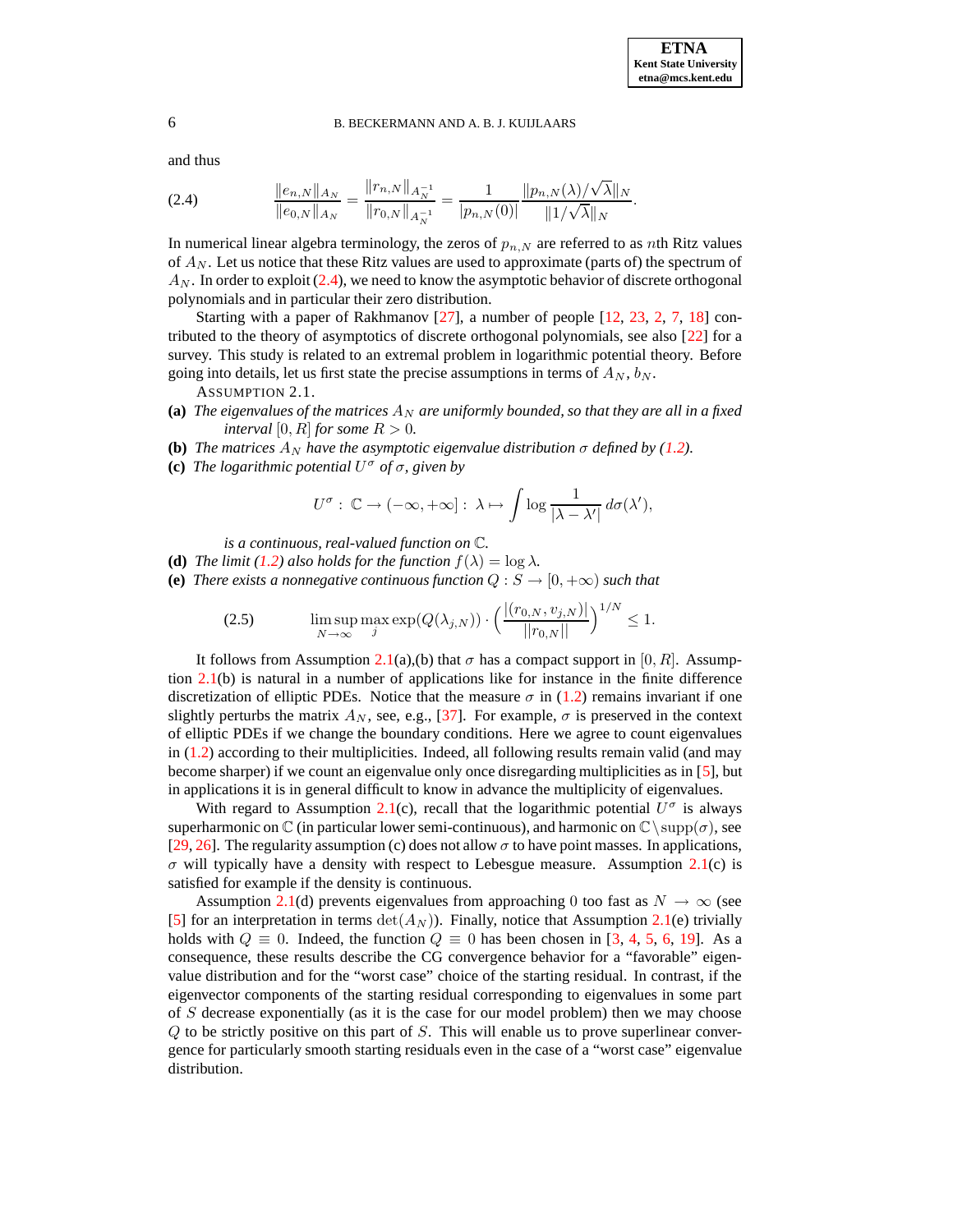| <b>ETNA</b>                  |
|------------------------------|
| <b>Kent State University</b> |
| etna@mcs.kent.edu            |

The sets  $S(t)$  appearing in [\(1.3\)](#page-1-1) for some fixed  $t \in (0,1)$  are characterized using a constrained energy problem with external field where  $\sigma$  acts as the constraint and  $Q$  as an external field. This extremal problem is to minimize the weighted logarithmic energy

(2.6) 
$$
\int \int \left( \log \frac{1}{|\lambda - \lambda'|} + 2Q(\lambda) \right) d\nu(\lambda) d\nu(\lambda')
$$

<span id="page-6-1"></span>among all Borel measures on  $[0, R]$  that satisfy

$$
(2.7) \t 0 \le \nu \le \sigma, \t \int d\nu =: ||\nu|| = t.
$$

The condition  $\nu \leq \sigma$  means that  $\nu(B) \leq \sigma(B)$  for every Borel set B.

<span id="page-6-2"></span>Rakhmanov [\[27,](#page-18-17) Theorem 3] and Dragnev and Saff [\[12,](#page-18-18) Theorem 2.1] showed that there is a unique solution  $\nu_t$  of this extremal problem,<sup>[2](#page-6-0)</sup> and that, among all measures satisfying [\(2.7\)](#page-6-1), this solution is uniquely characterized by equilibrium conditions: there exists a constant  $F_t \in \mathbb{R}$  such that

(2.8) 
$$
U^{\nu_t}(\lambda) + Q(\lambda) \left\{ \begin{array}{ll} \leq F_t, & \lambda \in \text{supp}(\nu_t), \\ \geq F_t, & \lambda \in \text{supp}(\sigma - \nu_t). \end{array} \right.
$$

<span id="page-6-3"></span>Now the sets  $S(t)$  are defined as

(2.9) 
$$
S(t) = \text{supp}(\sigma - \nu_t) \cap \text{supp}(\nu_t).
$$

Note that the minimizer  $\nu_t$  and the set  $S(t)$  also depend on  $\sigma$  and Q. However, we do not indicate this in the notation. For the ease of presentation we will suppose in the sequel that supp( $\sigma$ ) is an interval, implying that  $S(t) \neq \emptyset$  and thus the extremal constant  $F_t$  is unique. Let us mention that in the case of a trivial external field  $Q \equiv 0$  one can establish the relationship supp $(\nu_t)$  = supp $(\sigma)$  (and therefore  $S(t)$  = supp $(\sigma - \nu_t)$ ), and the inclusion  $S(t) \subset S(\tau)$  for  $0 < \tau < t < 1$ . These latter properties may get lost for  $Q \neq 0$ ; see our example in §3.

For the particular case of a trivial external field  $Q \equiv 0$ , the asymptotic bound [\(1.3\)](#page-1-1) was established in [\[5,](#page-17-0) Theorem 2.1] under Assumptions  $2.1(a)$  $2.1(a)$ –(d). As main guides in the proof we were inspired by a result of Rakhmanov  $[27,$  Theorem 1] who showed (under some additional assumptions concerning the separation of eigenvalues) that the Ritz values (zeros of  $p_{n,N}$ ) are asymptotically distributed according to the measure  $\nu_t/t$  as  $n, N \to \infty$  with  $n/N \rightarrow t$ . From this it follows that there are roughly speaking as many eigenvalues of  $A_N$  outside  $S(t)$  as there are Ritz values. See [\[19,](#page-18-14) [2\]](#page-17-6) for estimates on the distance between Ritz values and eigenvalues in this setting. As a second important result, we showed using fundamental ideas of Buyarov and Rakhmanov [\[9\]](#page-18-24) that in the case  $Q \equiv 0$  there holds

(2.10) 
$$
\int_0^t g_{S(\tau)}(0) d\tau = F_t - U^{\nu_t}(0).
$$

The theory of asymptotics of discrete orthogonal polynomials has been developed also for the general case of a nontrivial external field. The aim of the following considerations is to show that we may generalize  $[5,$  Theorem 2.1], leading to some counterpart of estimate [\(1.3\)](#page-1-1) for particularly smooth starting residuals. We will proceed in two steps. Firstly, we

<span id="page-6-0"></span><sup>&</sup>lt;sup>2</sup>In the presence of an external field we found it convenient to use a normalization different from, e.g., [\[5,](#page-17-0) [6\]](#page-17-1): if  $Q \equiv 0$ , the extremal measure  $\mu_t$  of [\[5,](#page-17-0) [6\]](#page-17-1) satisfies  $\mu_t = \nu_t/t$ .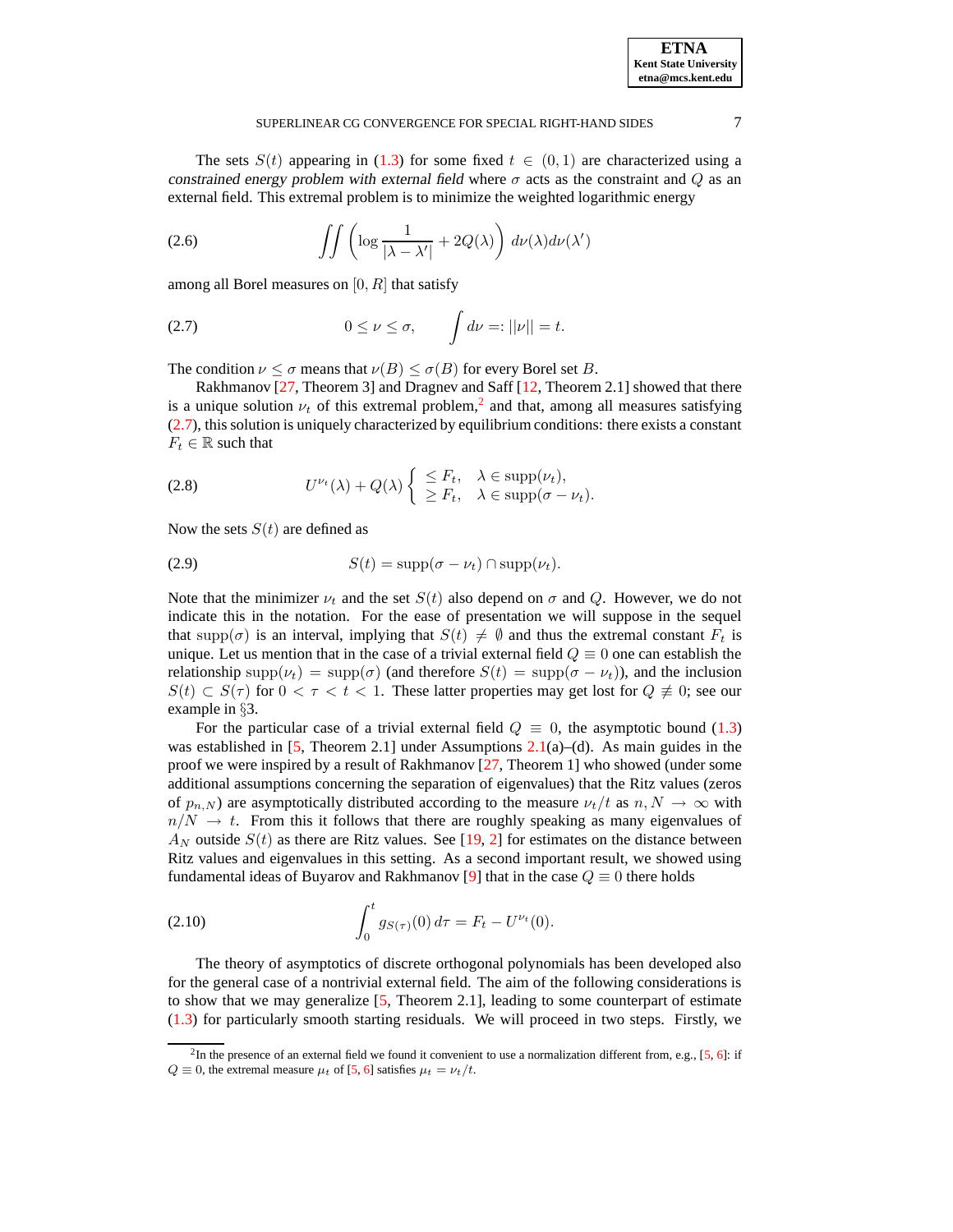establish in Theorem [2.2](#page-7-1) a bound in terms of the extremal quantities  $\nu_t$  and  $F_t$  in a quite general setting, and discuss the sharpness of this new asymptotic bound in Remark [2.3.](#page-8-1) As second step, we express in Theorem [2.5](#page-9-0) our new bound in terms of Green functions for the special case of an interval  $S(t)$ . We believe that such a formula may be established in a more general setting following ideas of Buyarov and Rakhmanov [\[9\]](#page-18-24). However, in order to avoid technical difficulties, we will restrict ourselves to this simpler case which enables us already to fully analyze our model problem.

<span id="page-7-3"></span><span id="page-7-1"></span>THEOREM 2.2. Let  $(A_N)$  be a sequence of symmetric positive definite matrices such *that* Assumptions [2.1\(](#page-5-1)a)-(e) *are satisfied, with*  $\text{supp}(\sigma)$  *being an interval. Then, for every*  $t \in (0, 1)$ ,

(2.11) 
$$
\limsup_{\substack{n,N\to\infty\\ n/N\to t}}\frac{1}{N}\log\left(\frac{\|e_{n,N}\|_{A_N}}{\|e_{0,N}\|_{A_N}}\right)\leq U^{\nu_t}(0)-F_t,
$$

*where*  $\nu_t$  *and*  $F_t$  *are from* [\(2.8\)](#page-6-2)*.* 

*Proof.* As our proof follows closely the lines of the proof of the corresponding part in [\[5,](#page-17-0) Theorem 2.1] for  $Q \equiv 0$ , we only indicate the necessary changes (compare also [\[12,](#page-18-18) Lemma 5.3] and [\[23,](#page-18-19) Lemma 7.1]). Let  $t \in (0, 1)$  and  $n = n_N$  be fixed such that  $n_N/N \to t$ for  $N \to \infty$ . By definition of CG, for any polynomial p of degree  $\leq n$  there holds

(2.12) 
$$
\frac{\|e_{n,N}\|_{A_N}}{\|e_{0,N}\|_{A_N}} \leq \frac{1}{|p(0)|} \frac{\|p(\lambda)/\sqrt{\lambda}\|_{N}}{\|1/\sqrt{\lambda}\|_{N}},
$$

where we recall that, according to [\(2.4\)](#page-5-0), there is equality for  $p = p_{n,N}$ . Since all eigenvalues are bounded below by  $\lambda_{1,N}$  and above by R, we have the rough estimate

$$
\label{eq:bound} \begin{aligned} &\frac{\|p/\sqrt{\lambda}\|_N}{\|1/\sqrt{\lambda}\|_N} \leq \frac{R}{\lambda_{1,N}} \cdot \frac{\|p\|_N}{\|r_{0,N}\|} \\ &\leq \frac{R}{\lambda_{1,N}} \sqrt{N} \cdot \Bigl( \max_k e^{-NQ(\lambda_{k,N})} |p(\lambda_{k,N})| \Bigr) \cdot \Bigl( \max_j Q(\lambda_{j,N}) \bigr) \frac{|(r_{0,N},v_{j,N})|}{\|r_{0,N}\|} \Bigr). \end{aligned}
$$

It follows from Assumption  $2.1(a)$  $2.1(a)$ , (d) that

<span id="page-7-0"></span>
$$
\lim_{N \to \infty} |\lambda_{1,N}|^{1/N} = 1.
$$

Combining these findings and using Assumption [2.1\(](#page-5-1)e) we may conclude that, for any sequence of polynomials  $(p_N)_N$ ,  $p_N$  of degree at most  $n = n_N$ , there holds

<span id="page-7-2"></span>
$$
\limsup_{N \to \infty} \frac{1}{N} \log \left( \frac{\|e_{n,N}\|_{A_N}}{\|e_{0,N}\|_{A_N}} \right)
$$
\n
$$
\leq \limsup_{N \to \infty} \frac{1}{N} \log \left( \max_{k} \frac{\left|e^{-NQ(\lambda_{k,N})} p_N(\lambda_{k,N})\right|}{|p_N(0)|} \right).
$$

We now consider for  $\epsilon > 0$  the set

$$
K_{\epsilon} := \{ \lambda \in \mathbb{R} : U^{\nu_t}(\lambda) + Q(\lambda) \leq F_t - \epsilon \}
$$

and notice that, by [\(2.8\)](#page-6-2), the two measures  $\nu_t$  and  $\sigma$  coincide on  $K_{\epsilon}$ . Following the con-struction in [\[5,](#page-17-0) Proof of Theorem 2.1] based on a discretization of  $\nu_t$  and making use of the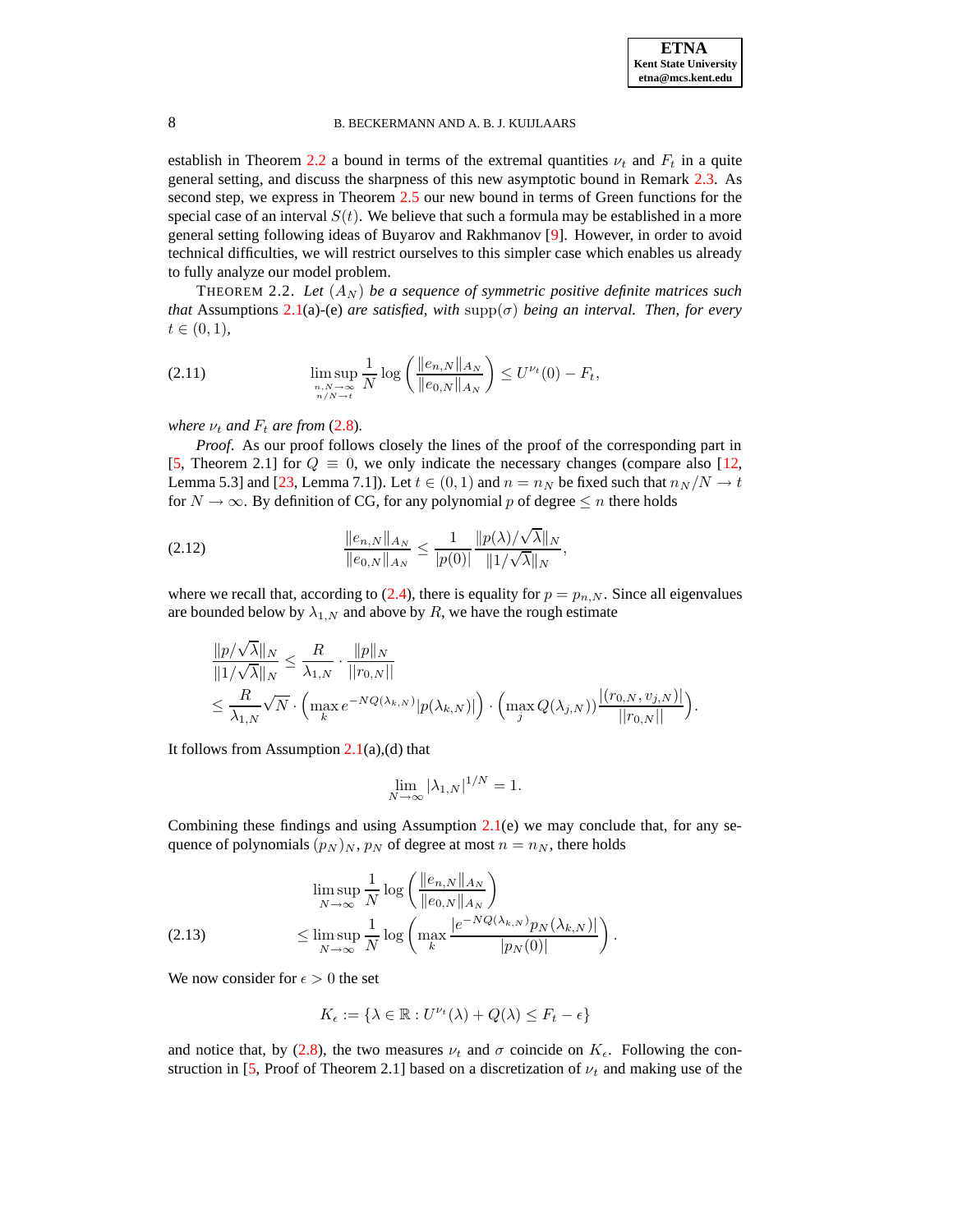Assumption [2.1\(](#page-5-1)a)-(d), we find monic polynomials  $p_N$  of degree  $n = n_N$  such that

all zeros of 
$$
p_N
$$
 lie in  $\Lambda(A_N)$ ,  
\n
$$
p_N(\lambda_{k,N}) = 0 \text{ for } \lambda_{k,N} \in K_{\epsilon},
$$
\n
$$
\lim_{N \to \infty} \frac{1}{N} \log |p_N(0)| = -U^{\nu_t}(0), \text{ and}
$$
\n
$$
\limsup_{N \to \infty} \frac{1}{N} \log \left( \max_k e^{N U^{\nu_t}(\lambda_{k,N})} |p_N(\lambda_{k,N})| \right) \le 0.
$$

Injecting these properties in  $(2.13)$ , we obtain

$$
\limsup_{\substack{n,N\to\infty\\n/N\to t}}\frac{1}{N}\log\left(\frac{\|e_{n,N}\|_{A_N}}{\|e_{0,N}\|_{A_N}}\right)
$$
\n
$$
\leq U^{\nu_t}(0) + \limsup_{N\to\infty}\max_{\lambda_{k,N}\notin K_{\epsilon}}\left(-Q(\lambda_{k,N}) - U^{\nu_t}(\lambda_{k,N})\right)
$$
\n
$$
\leq U^{\nu_t}(0) - F_t + \epsilon.
$$

<span id="page-8-1"></span>Since  $\epsilon$  can be chosen arbitrarily close to zero, assertion [\(2.11\)](#page-7-3) follows.  $\square$ 

REMARK 2.3. We claim that estimate  $(2.11)$  cannot be improved. In order to see this let us briefly describe a subclass of problems for which equality is attained. We suppose instead of [\(2.5\)](#page-5-2) that

<span id="page-8-4"></span>(2.14) 
$$
\lim_{N \to \infty} \max_{j} \exp(Q(\lambda_{j,N})) \cdot \left( \frac{|(r_{0,N}, v_{j,N})|}{||r_{0,N}||} \right)^{1/N}
$$

$$
= \lim_{N \to \infty} \min_{j} \exp(Q(\lambda_{j,N})) \cdot \left( \frac{|(r_{0,N}, v_{j,N})|}{||r_{0,N}||} \right)^{1/N} = 1,
$$

that is, the Nth root of the normalized eigenvector component of the starting residual behaves like  $\exp(-Q(\lambda_{i,N}))$  uniformly in j. Furthermore, we require that the eigenvalues in  $\Lambda(A_N)$ are sufficiently separated. More precisely, we suppose that one of the various separation conditions considered by Rakhmanov [\[27\]](#page-18-17), Dragnev–Saff [\[12\]](#page-18-18), Kuijlaars–Van Assche [\[23\]](#page-18-19), or Beckermann [\[2\]](#page-17-6) holds; see also [\[22\]](#page-18-21) for a survey. Then for the corresponding orthonormal polynomials we have nth root asymptotics (see, e.g., [\[2\]](#page-17-6)), namely

(2.15) 
$$
\lim_{\substack{n,N \to \infty \\ n/N \to t}} \frac{1}{N} \log |p_{n,N}(z)| = F_t - U^{\nu_t}(z)
$$

for all  $z \in \mathbb{C} \setminus S$ . Moreover, following the techniques of [\[19\]](#page-18-14) one shows using Assump-tion [2.1\(](#page-5-1)d) that [\(2.15\)](#page-8-2) remains valid for  $z = 0$ . Injecting this information in [\(2.4\)](#page-5-0) enables us to determine the exact rate of convergence:

<span id="page-8-3"></span><span id="page-8-2"></span>
$$
\lim_{\substack{n,N\to\infty\\n/N\to t}}\frac{1}{N}\log\left(\frac{\|e_{n,N}\|_{A_N}}{\|e_{0,N}\|_{A_N}}\right) = U^{\nu_t}(0) - F_t.
$$

<span id="page-8-0"></span>DEFINITION 2.4. (see [\[11,](#page-18-25) Chapter 11] and [\[21\]](#page-18-26)) *We say that the "left ansatz" holds if* supp $(\sigma) = [A, B]$ *, and if there are continuous and increasing functions*  $\alpha, \beta : (0, 1) \rightarrow$  $(A, B)$  *such that, for all*  $t \in (0, 1)$ *,* 

$$
(2.16) \qquad \text{supp}(\nu_t) = [A, \beta(t)], \quad \text{supp}(\sigma - \nu_t) = [\alpha(t), B], \quad \alpha(t) < \beta(t).
$$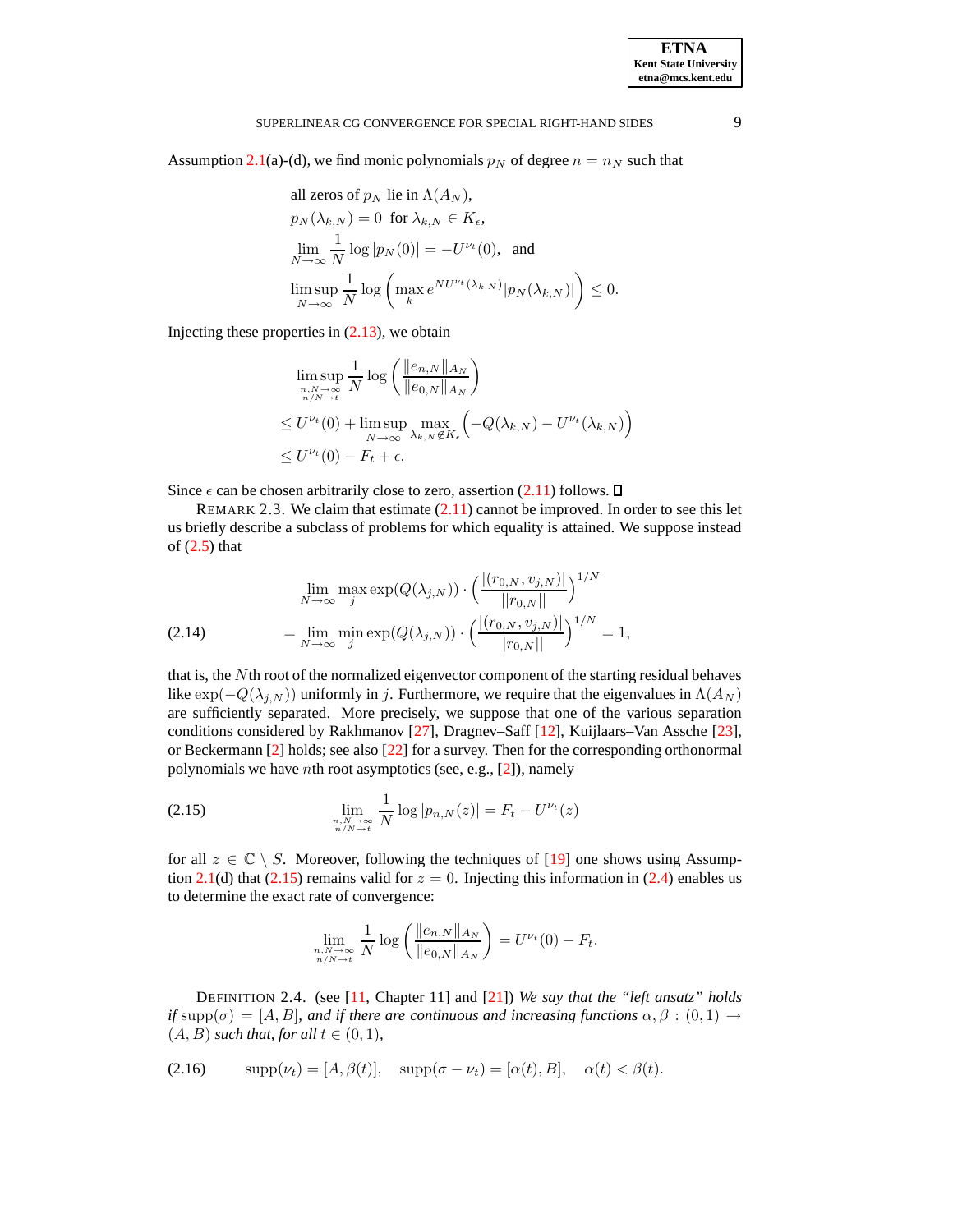<span id="page-9-0"></span>The left ansatz plays a prominent role in the study of the continuum limit of the Toda lattice, see, e.g., [\[11,](#page-18-25) [20,](#page-18-27) [21\]](#page-18-26). Notice that here  $S(t) = [\alpha(t), \beta(t)]$  by [\(2.9\)](#page-6-3) and [\(2.16\)](#page-8-3). For this interval case we recover the particular form of our estimate  $(1.3)$ .

<span id="page-9-1"></span>THEOREM 2.5. *If the left ansatz holds, then*

(2.17) 
$$
F_t - U^{\nu_t}(0) = \int_0^t g_{S(\tau)}(0) d\tau + \min_{\lambda \in [A, B]} Q(\lambda).
$$

*In particular, if*  $A_N$ ,  $b_N$ ,  $\sigma$  *are as in* Theorem [2.2](#page-7-1) *and if the left ansatz holds*, *then* 

(2.18) 
$$
\limsup_{\substack{n,N \to \infty \\ n/N \to t}} \frac{1}{N} \log \left( \frac{\|e_{n,N}\|_{A_N}}{\|e_{0,N}\|_{A_N}} \right) \leq - \int_0^t g_{S(\tau)}(0) d\tau.
$$

*Proof.* We only need to show formula  $(2.17)$  since  $(2.18)$  is a consequence of  $(2.11)$ ,  $(2.17)$ , and the fact that Q is nonnegative on  $[A, B]$  by Assumption [2.1\(](#page-5-1)e). Consider for  $0 < t < t' < 1$  the sets  $S_{t,t'} \subset S'_{t,t'}$  being defined by

$$
S_{t,t'} := S(t) \cap S(t') = [\alpha(t'), \beta(t)], \quad S'_{t,t'} := S(t) \cup S(t') = [\alpha(t), \beta(t')],
$$

together with

<span id="page-9-2"></span>
$$
\nu_{t,t'} := \frac{\nu_{t'} - \nu_t}{t'-t}, \quad F_{t,t'} := \frac{F_{t'} - F_t}{t'-t},
$$

where  $t' - t$  is sufficiently small such that  $S_{t,t'} \neq \emptyset$ . According to [\[20,](#page-18-27) Proposition 4.1],  $\nu_{t,t'}$  is a probability measure which by [\(2.9\)](#page-6-3) is supported on  $S'_{t,t'}$ . From [\(2.8\)](#page-6-2) and [\(2.16\)](#page-8-3) we know that  $U^{\nu_{t,t'}}$  equals  $F_{t,t'}$  on  $S_{t,t'}$ , and is less than or equal to this constant on  $S'_{t,t'}$ . Consequently,

<span id="page-9-3"></span>
$$
(2.19) \tU^{\nu_{t,t'}}(\lambda) + g_{S_{t,t'}}(\lambda) \ge F_{t,t'}, \quad \lambda \in S_{t,t'},
$$

(2.20) 
$$
U^{\nu_{t,t'}}(\lambda) + g_{S'_{t,t'}}(\lambda) \leq F_{t,t'}, \quad \lambda \in S'_{t,t'}.
$$

<span id="page-9-5"></span>By the principle of domination for logarithmic potentials [\[29,](#page-18-13) Theorem II.3.2], the inequali-ties [\(2.19\)](#page-9-3) and [\(2.20\)](#page-9-3) remain valid for all  $\lambda \in \mathbb{C}$ . Comparing the values at infinity we obtain

(2.21) 
$$
-\log(\text{cap}(S'_{t,t'})) \leq F_{t,t'} \leq -\log(\text{cap}(S_{t,t'})),
$$

<span id="page-9-4"></span>where cap (.) denotes the logarithmic capacity, e.g., cap  $([a, b]) = (b - a)/4$ . Hence for all  $\lambda \in \mathbb{C}$ ,

$$
(2.22) \qquad \log(\text{cap } (S'_{t,t'})) + g_{S_{t,t'}}(\lambda) \ge -U^{\nu_{t,t'}}(\lambda) \ge \log(\text{cap } (S_{t,t'})) + g_{S'_{t,t'}}(\lambda).
$$

Passing to the limit  $t' \to t+$  and taking into account the continuity of  $\alpha$  and  $\beta$ , we get from [\(2.22\)](#page-9-4) the relation

$$
-\frac{d}{dt}U^{\nu_t}(\lambda) = \log(\text{cap}(S(t))) + g_{S(t)}(\lambda), \quad t \in (0,1), \quad \lambda \in \mathbb{C}.
$$

Notice also that, by the monotone convergence theorem,

$$
\lim_{t \to 0+} U^{\nu_t}(\lambda) = 0, \quad \lambda \in \mathbb{C}.
$$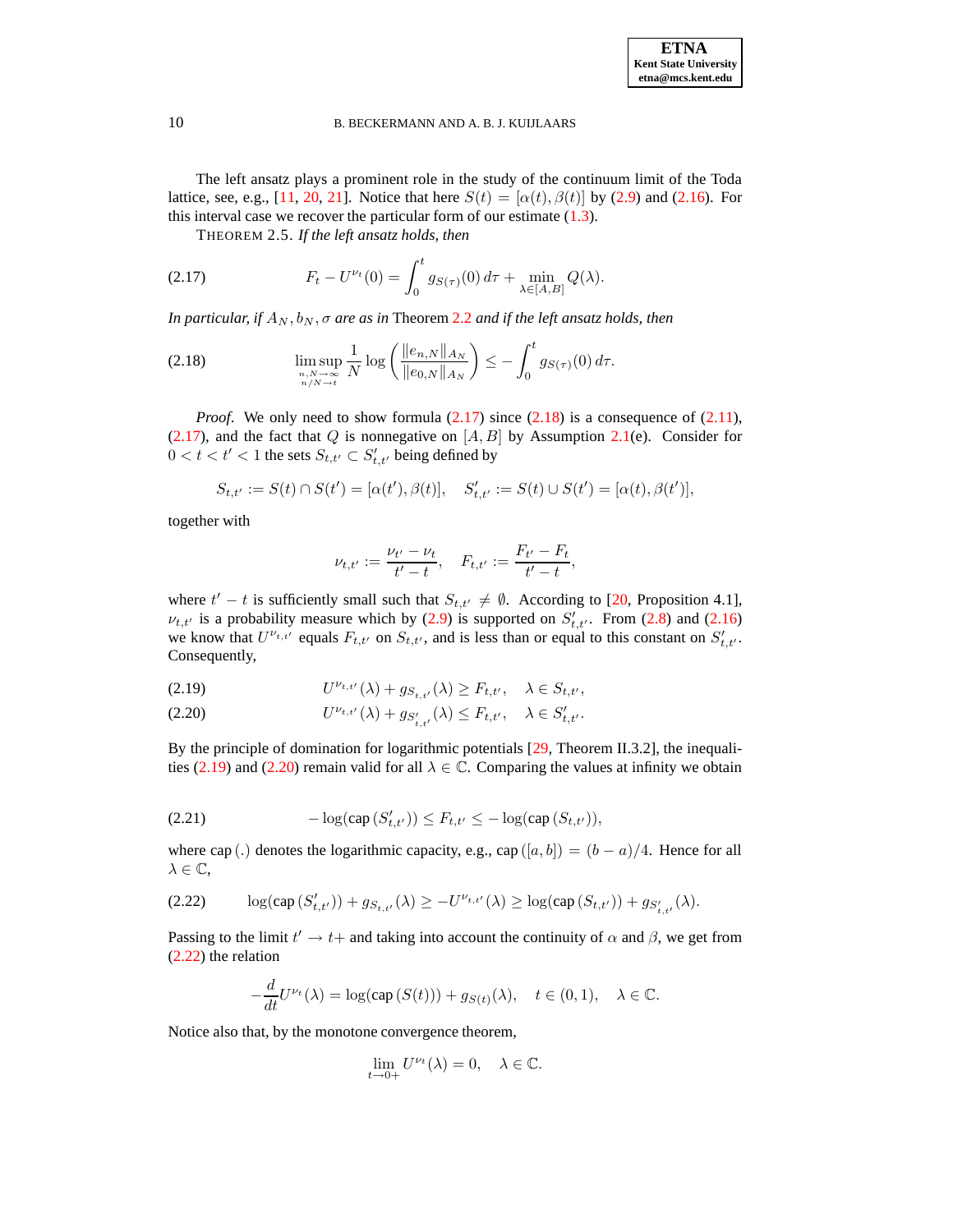Integrating the above identity with respect to t gives us for every  $t \in (0,1)$  and every  $\lambda \in \mathbb{C}$ 

$$
-U^{\nu_t}(\lambda) = G_t + \int_0^t g_{S(\tau)}(\lambda) d\tau,
$$

where

$$
G_t = \int_0^t \log(\text{cap}(S(\tau))) d\tau.
$$

Similarly, [\(2.21\)](#page-9-5) leads to  $dF_t/dt = -\log(\text{cap}(S(t)))$ , and hence for all  $t, t' \in (0, 1)$ 

$$
G_t-G_{t'}=-F_t+F_{t'}.
$$

<span id="page-10-1"></span>Therefore

(2.23) 
$$
C := U^{\nu_t}(\lambda) - F_t + \int_0^t g_{S(\tau)}(\lambda) d\tau = -F_t - G_t
$$

is independent of  $\lambda$  and t. In particular, we may choose  $\lambda = \beta(t)$  which by [\(2.16\)](#page-8-3) is an element of supp $(\nu_t) \cap \text{supp}(\sigma - \nu_t)$ . Applying [\(2.8\)](#page-6-2) we obtain

$$
C := -Q(\beta(t)) + \int_0^t g_{S(\tau)}(\beta(t)) d\tau, \quad 0 < t < 1,
$$

leading to  $C = -Q(\beta(0+))$  by continuity of  $\beta$  and Q. Finally, we consider

$$
M:=\bigcap_{0
$$

It is shown in [\[21,](#page-18-26) Lemma 5.2] that Q attains its minimum on [A, B] exactly in the set M. In our setting there holds  $M = [A, \beta(0+)]$  by [\(2.16\)](#page-8-3). Hence the minimum value of Q in [A, B] is  $Q(\beta(0+)) = -C$ , and assertion [\(2.17\)](#page-9-1) follows from [\(2.23\)](#page-10-1).  $\square$ 

REMARK 2.6. We recall from the proof of Theorem  $2.5$  that a combination of  $(2.11)$  and [\(2.17\)](#page-9-1) leads to the more precise assertion

$$
\limsup_{\substack{n,N\to\infty\\n/N\to t}}\frac{1}{N}\log\left(\frac{\|e_{n,N}\|_{A_N}}{\|e_{0,N}\|_{A_N}}\right)\leq -\int_0^t g_{S(\tau)}(0)\,d\tau - Q(A)
$$

which may be a strict improvement of [\(2.18\)](#page-9-2). Indeed,  $Q(A) \ge 0$  is the minimum of Q on  $\text{supp}(\sigma)$ , which can be strictly larger than zero.<sup>[3](#page-10-2)</sup> In terms of linear algebra, this happens if there is some "outlier" eigenvalue  $\lambda \in \Lambda(A_N) \$ supp( $\sigma$ ) for all N such that the corresponding eigenvector component of  $r_{0,N}$  strongly dominates the other eigenvector components.

We still need a simple criterion to decide whether the left ansatz is true, and in this case how to compute  $S(t) = [\alpha(t), \beta(t)]$ . Here we may apply the following two known results.

<span id="page-10-0"></span>THEOREM 2.7. Let  $\text{supp}(\sigma) = [A, B]$ , and suppose that the functions Q and Q defined *by*

$$
\widetilde{Q}(x) = -Q(x) - U^{\sigma}(x)
$$

<span id="page-10-2"></span><sup>&</sup>lt;sup>3</sup>It can be shown using Assumption [2.1\(](#page-5-1)e) that the minimum of  $Q$  on  $S$  has to be equal to 0.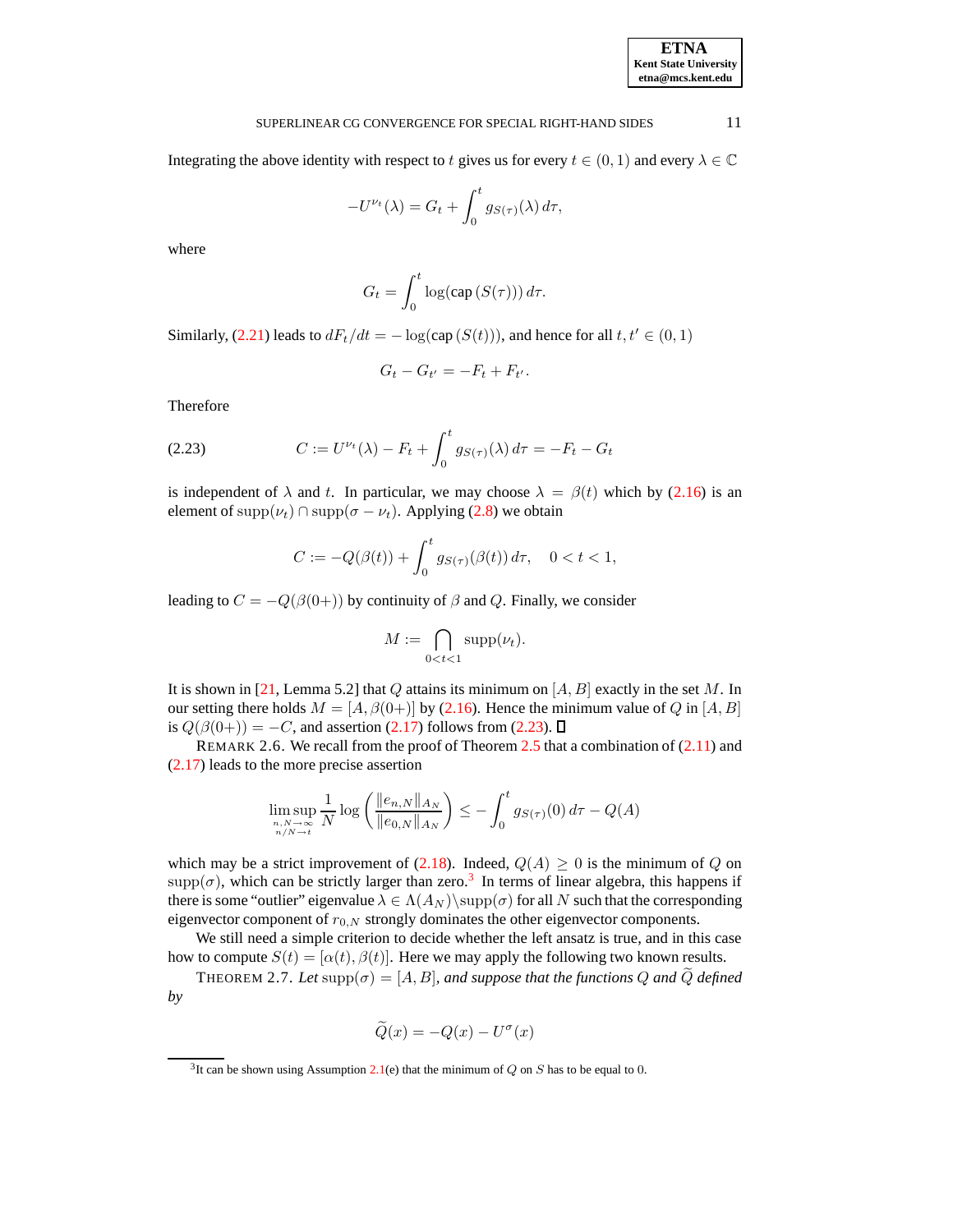*are continuous in* [A, B] *and have a continuous derivative in* (A, B)*. Suppose in addition that the functions*  $x \mapsto (x - A)Q'(x)$  *and*  $x \mapsto (B - x)\tilde{Q}'(x)$  *are increasing functions on* [A, B]*. Then the left ansatz holds.*

<span id="page-11-1"></span>*Proof.* See [\[21,](#page-18-26) Lemma 3.1 and Theorem 3.3] and [\[20,](#page-18-27) Proposition 4.1]. Parts of this assertion have been already shown in [\[12,](#page-18-18) Theorem 2.16(b)].  $\Box$ 

THEOREM 2.8. If the left ansatz holds then, for any  $t \in (0,1)$ , the quantities  $\alpha(t)$  and  $\beta(t)$  *satisfy* 

<span id="page-11-4"></span>
$$
(2.24) \quad 0 = \frac{1}{\pi} \int_{\alpha(t)}^{\beta(t)} \frac{Q'(\lambda) d\lambda}{\sqrt{(\beta(t) - \lambda)(\lambda - \alpha(t))}} - \int_{A}^{\alpha(t)} \frac{d\sigma(\lambda)}{\sqrt{(\beta(t) - \lambda)(\alpha(t) - \lambda)}},
$$
\n
$$
(2.25) \quad t = \frac{1}{\pi} \int_{\alpha(t)}^{\beta(t)} \frac{\lambda Q'(\lambda) d\lambda}{\sqrt{(\beta(t) - \lambda)(\lambda - \alpha(t))}} - \int_{A}^{\alpha(t)} \frac{\lambda d\sigma(\lambda)}{\sqrt{(\beta(t) - \lambda)(\alpha(t) - \lambda)}}.
$$

*Proof.* See [\[11,](#page-18-25) Chapter 4] and [\[21,](#page-18-26) Proof of Lemma 6.2].  $\Box$ 

The two assertions above do apply to our model problem, but also to several other cases. In order to conclude this section, let us give another interpretation of estimate [\(1.3\)](#page-1-1) (or  $(2.18)$ ) in terms of some "effective" condition number, compare, e.g., the discussion in the introduction of [\[33\]](#page-18-5).

<span id="page-11-5"></span><span id="page-11-2"></span>REMARK 2.9. If  $S(t)$  equals some interval  $[\alpha(t), \beta(t)]$  for all  $t \in (0, 1)$ , then we can use the fact that

(2.26) 
$$
g_{[\alpha,\beta]}(0) = \log\left(\frac{\sqrt{\beta} + \sqrt{\alpha}}{\sqrt{\beta} - \sqrt{\alpha}}\right), \quad 0 \le \alpha < \beta
$$

in order to rewrite  $(1.3)$  (or  $(2.18)$ ). Indeed, replacing the integral in  $(1.3)$  by some rectangle quadrature formula and the Green function by  $(2.26)$ , we obtain the estimate

(2.27) 
$$
\frac{\|e_{n,N}\|_{A_N}}{\|e_{0,N}\|_{A_N}} \lesssim \prod_{j=0}^{n-1} \frac{\sqrt{\beta(j/N)/\alpha(j/N)} - 1}{\sqrt{\beta(j/N)/\alpha(j/N)} + 1}.
$$

Comparing with [\(1.1\)](#page-0-0) we see that the ratio  $\frac{\beta(j/N)}{\alpha(j/N)}$  has an interpretation as "effective" condition number after j iterations of CG for the system  $A_N x = b_N$ . Moreover, the product of these first n effective condition numbers (instead of the condition number of  $A_N$ ) leads to error estimates reflecting superlinear convergence.

<span id="page-11-3"></span>**3. The analysis of the model problem and examples.** In this section we want to show how our model problem  $(1.4)$  with  $(1.6)$  enters in the general frame described in Section §2. Our analysis consists of two steps: in Lemma  $3.1$  we show that Assumption  $2.1(e)$  $2.1(e)$  holds with the function

(3.1) 
$$
Q(\lambda) = \frac{\log(1/r)}{\pi} \arccos(\frac{2-\lambda}{2}), \quad \lambda \in [0, 4].
$$

Recall that Assumptions [2.1\(](#page-5-1)a)-(b) have been already verified in §1:  $S = [0, 4]$ , and  $\sigma$  is the equilibrium measure of S. Assumption [2.1\(](#page-5-1)c) follows from  $U^{\sigma} + g_S \equiv 0$ , and a verification of Assumption [2.1\(](#page-5-1)d) is straightforward; we omit details. Our second step consists then in determining, in Lemma [3.2,](#page-13-0) the set  $S(t)$  in terms of Jacobi elliptic functions as a function of  $r$  and  $t$ . At the end of this section we present some numerical experiments.

<span id="page-11-0"></span>LEMMA 3.1. Let  $A_N$ ,  $b_N$  be as in [\(1.4\)](#page-2-0), and take as starting vector for CG the trivial *choice*  $x_{0,N} = 0$ *.*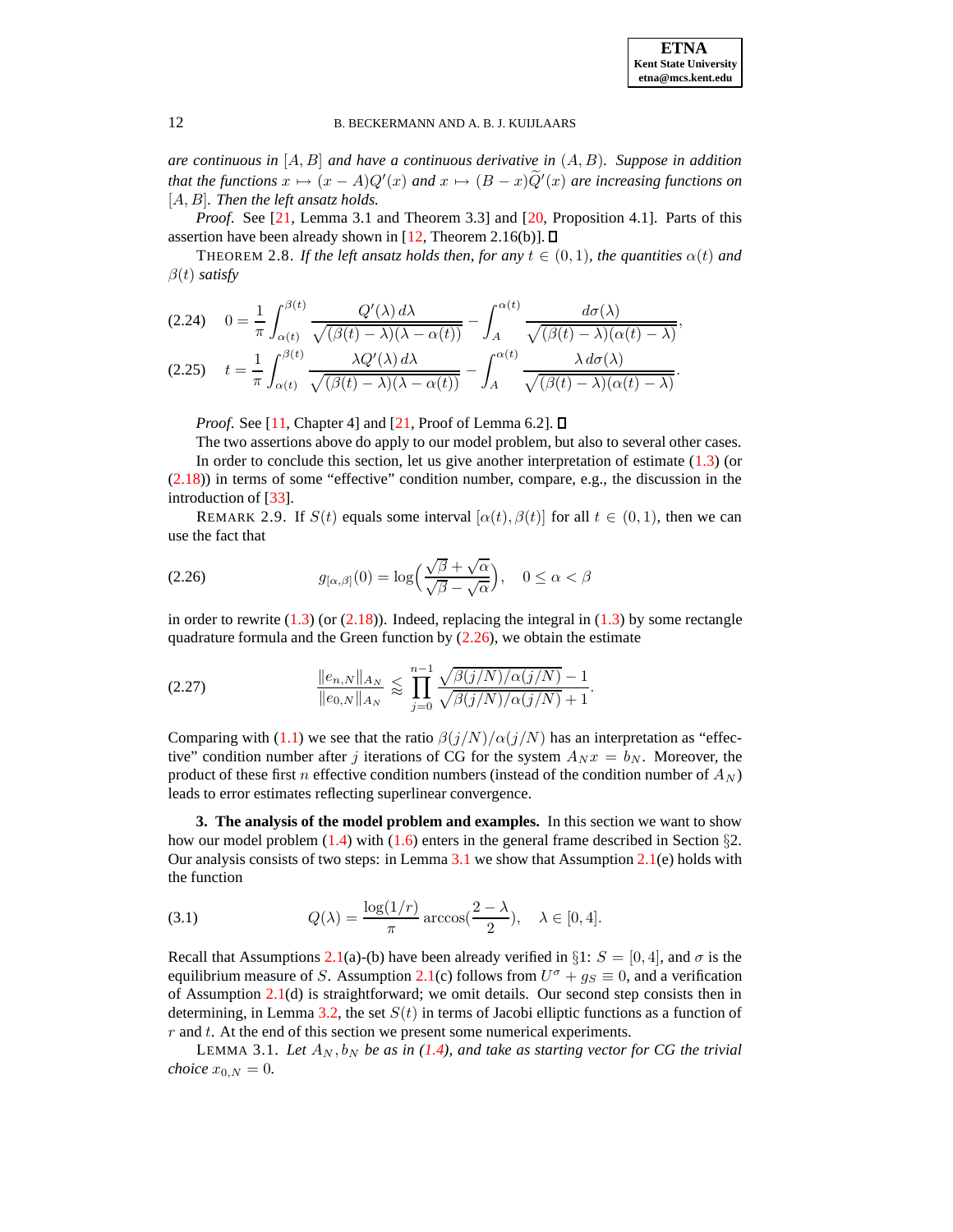*If* f *is as in [\(1.6\)](#page-2-1) then* Assumption [2.1\(](#page-5-1)e) *holds with the function* Q *from [\(3.1\)](#page-11-3). Moreover, for the particular function*

$$
f(x) = \sum_{j=1}^{\infty} r^j \sin(\pi j x) = \frac{r \sin(\pi x)}{r^2 + 1 - 2R \cos(\pi x)}
$$

*of [\(1.6\)](#page-2-1) we have the stronger condition [\(2.14\)](#page-8-4).*

*Proof.* We first determine the spectral decomposition of  $r_{0,N} = b_N$ . Recall that the (normalized) eigenvector to the eigenvalue  $\lambda_{j,N} = 2 - 2 \cos(\pi j/(N+1))$  of  $A_N$  is given by

$$
v_{j,N} = \sqrt{\frac{2}{N+1}} \cdot \left( \sin\left(\frac{\pi jk}{N+1}\right) \right)_{k=1,\dots,N}, \quad j = 1, \dots, N.
$$

Hence

$$
w_{j,N} = (v_{j,N}, b_N) = \sqrt{\frac{2}{N+1}} \cdot \sum_{k=1}^{N} \sin(\frac{\pi jk}{N+1}) f(\frac{k}{N+1})
$$
  
\n
$$
= \sqrt{\frac{2}{N+1}} \cdot \sum_{k=1}^{N} \sum_{\ell=1}^{\infty} f_{\ell} \sin(\frac{\pi jk}{N+1}) \sin(\frac{\pi \ell k}{N+1})
$$
  
\n
$$
= \sqrt{\frac{2}{N+1}} \cdot \sum_{k=1}^{N} \sum_{m=1}^{N} \sum_{\ell=1}^{\infty} [f_{\ell} - f_{2N+2-\ell}] \sin(\frac{\pi jk}{N+1}) \sin(\frac{\pi mk}{N+1})
$$
  
\n
$$
= \sqrt{\frac{N+1}{2}} \cdot \sum_{\ell=1}^{\infty} [f_{\ell} - f_{2N+2-\ell}]
$$
  
\n
$$
= \sqrt{\frac{N+1}{2}} \cdot \sum_{\ell=0}^{\infty} [f_{(2N+2)\ell+j} - f_{(2N+2)(\ell+1)-j}].
$$

Notice that  $Q$  in [\(3.1\)](#page-11-3) is nonnegative on  $S$ , and

$$
\exp(-Q(\lambda_{j,N})) = r^{j/(N+1)}, \quad j = 1, ..., N.
$$

In the particular case  $f_j = r^j$ , the sums for  $w_{j,N}$  can be evaluated, leading to

$$
e^{Q(\lambda_{j,N})}|w_{j,N}|^{1/(N+1)} = \frac{((N+1)/2)^{1/(2N+2)}}{r^{j/(N+1)}} \cdot \left[\frac{r^j - r^{2N+2-j}}{1 - r^{2N+2}}\right]^{1/(N+1)}
$$

$$
= ((N+1)/2)^{1/(2N+2)} \cdot \left[\frac{1 - r^{2N+2-j}}{1 - r^{2N+2}}\right]^{1/(N+1)}
$$

which uniformly for  $1 \le j \le N$  tends to 1 for  $N \to \infty$ . In particular,

$$
\lim_{N \to \infty} ||b_N||^{1/N} = \lim_{N \to \infty} \max_j |w_{j,N}|^{1/N} = 1,
$$

and condition [\(2.15\)](#page-8-2) follows.

We now turn to more general coefficients  $f_j$  as in [\(1.6\)](#page-2-1) where similar techniques may be applied. Let  $\rho \in (r, 1)$ . By assumption, there exists a J such that  $|f_j| \le \rho^j$  for  $j \ge J$ . Let  $N > J$ . Then for  $1 \le j < J$  we have

$$
(f_j-\frac{2\rho^{2N+2-j}}{1-\rho^{2N+2}})^{1/(N+1)}\leq \frac{|w_{j,N}|^{1/(N+1)}}{((N+1)/2)^{1/(2N+2)}}\leq (f_j+\frac{2\rho^{2N+2-j}}{1-\rho^{2N+2}})^{1/(N+1)}
$$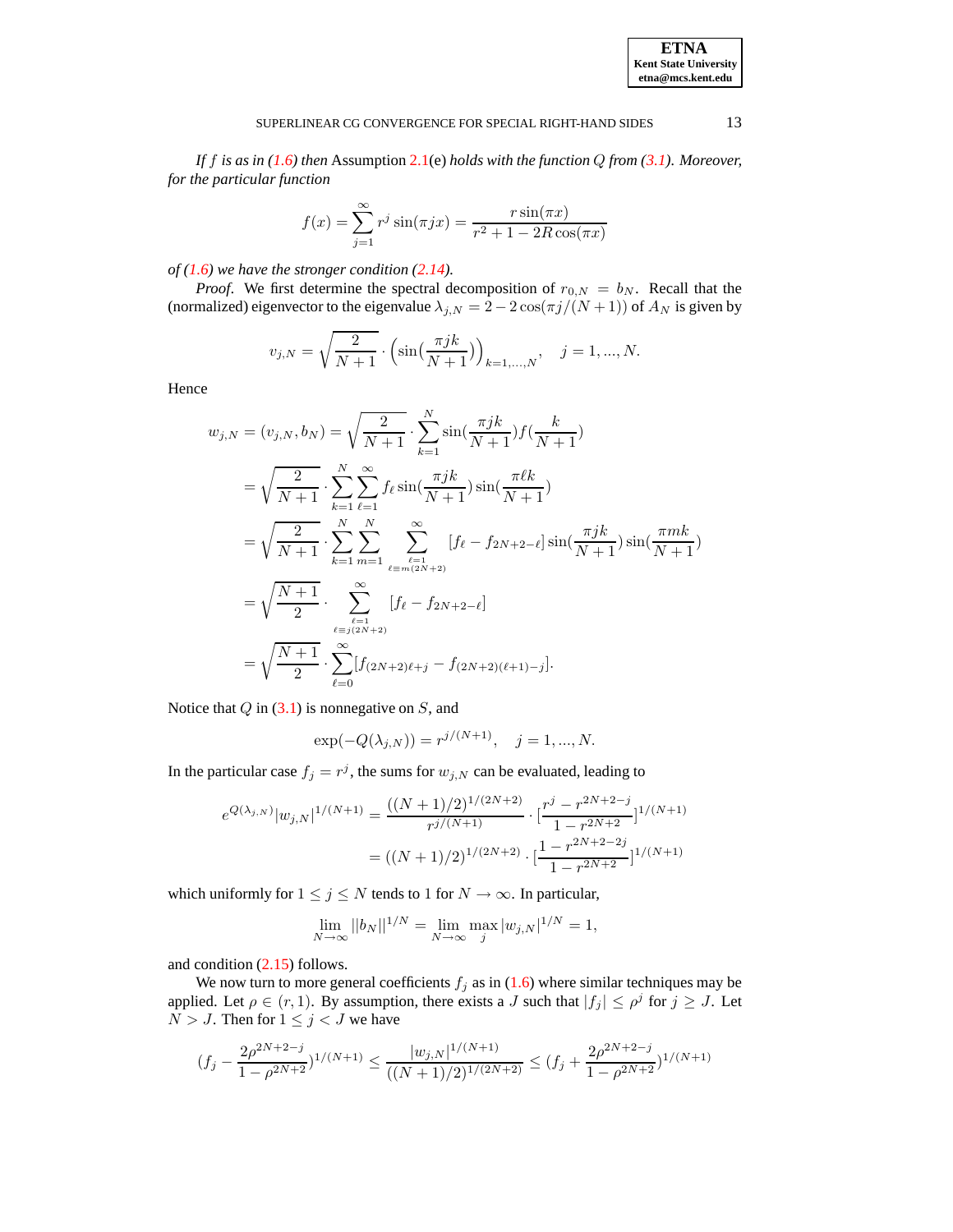and the two bounds tend to 1 uniformly for  $1 \leq j < J$  for  $N \to \infty$ . In particular it follows that

$$
\liminf_{N \to \infty} ||b_N||^{1/N} \ge \liminf_{N \to \infty} |w_{1,N}|^{1/N} = 1.
$$

In the case  $j \geq J$  we have

$$
\frac{|w_{j,N}|^{1/(N+1)}}{\rho^{j/(N+1)}} \le \frac{((N+1)/2)^{1/(2N+2)}}{\rho^{j/(N+1)}} \cdot \big[\frac{\rho^j + \rho^{2N+2-j}}{1-\rho^{2N+2}}\big]^{1/(N+1)}
$$

and the right-hand side tends to 1 uniformly for  $J \leq j \leq N$  for  $N \to \infty$ . Combining these findings, we may conclude that

$$
\limsup_{N \to \infty} \max_{1 \le j \le N} \rho^{-j/(N+1)} \cdot \left(\frac{|w_{j,N}|}{||r_{0,N}||}\right)^{1/N} \le 1
$$

for all  $\rho > r$ , implying [\(2.5\)](#page-5-2).  $\Box$ 

Suppose that  $f(x) = \sin(\pi x) \cdot g(\cos(\pi x))$ . Then it is not difficult to verify that the series in [\(1.6\)](#page-2-1) corresponds to an expansion in terms of Chebyshev polynomials of the second kind of g. In particular, denoting by  $\mathcal{E}_R$ ,  $R > 1$ , the interior of the ellipse with foci at  $\pm 1$  and semiaxes  $(R \pm 1/R)/2$ , assumption [\(1.6\)](#page-2-1) will be true iff g is analytic in  $\mathcal{E}_{1/r}$  but in no larger  $\mathcal{E}_R$ . Moreover, it is not difficult to verify that the stronger condition [\(2.14\)](#page-8-4) remains true if g is meromorphic in some larger  $\mathcal{E}_R$ , with exactly one pole on the boundary of  $\mathcal{E}_{1/r}$ .

In the second part of this section we explicitly solve the constrained equilibrium problem with external field for the data of our example in terms of Jacobi elliptic functions and complete elliptic integrals of the first kind

<span id="page-13-3"></span>
$$
K(k) = \frac{1}{2} \int_0^1 \frac{dt}{\sqrt{t(1-t)(1-k^2t)}}, \quad k \in [0,1).
$$

<span id="page-13-0"></span>For some detailed account on these functions see, e.g., [\[1\]](#page-17-8).

LEMMA 3.2. Let  $\sigma$  be the equilibrium measure of  $S = [0, 4]$ , and Q as in [\(3.1\)](#page-11-3). Fur*thermore, let*  $k = k(r) \in (0, 1)$  *be defined by* 

(3.2) 
$$
\frac{\log(1/r)}{\pi}K(k) = K(\sqrt{1-k^2}).
$$

*Then, for*  $0 < t < 1$ *, the left ansatz holds, and*  $S(t) = [\alpha(t), \beta(t)]$ *, where* 

<span id="page-13-1"></span>(3.3) 
$$
\alpha(t) = 4cn^2((1-t)K(k);k),
$$

(3.4) 
$$
\beta(t) = \alpha(t)/dn^2((1-t)K(k);k).
$$

*In addition, we have*

<span id="page-13-2"></span>(3.5) 
$$
g_{S(t)}(0) = \log\left(\frac{1 + \text{dn}((1-t)K(k);k)}{1 - \text{dn}((1-t)K(k),k)}\right).
$$

*Proof*. Let us show that the assumptions of Theorem [2.7](#page-10-0) are satisfied. Indeed, for our particular data  $\sigma$ , Q we have

$$
[A, B] = [0, 4], \quad \frac{d\sigma}{dx}(x) = \frac{1}{\pi} \frac{1}{\sqrt{x(4-x)}}, \quad Q'(x) = \frac{\log(1/r)}{\pi} \frac{1}{\sqrt{x(4-x)}}.
$$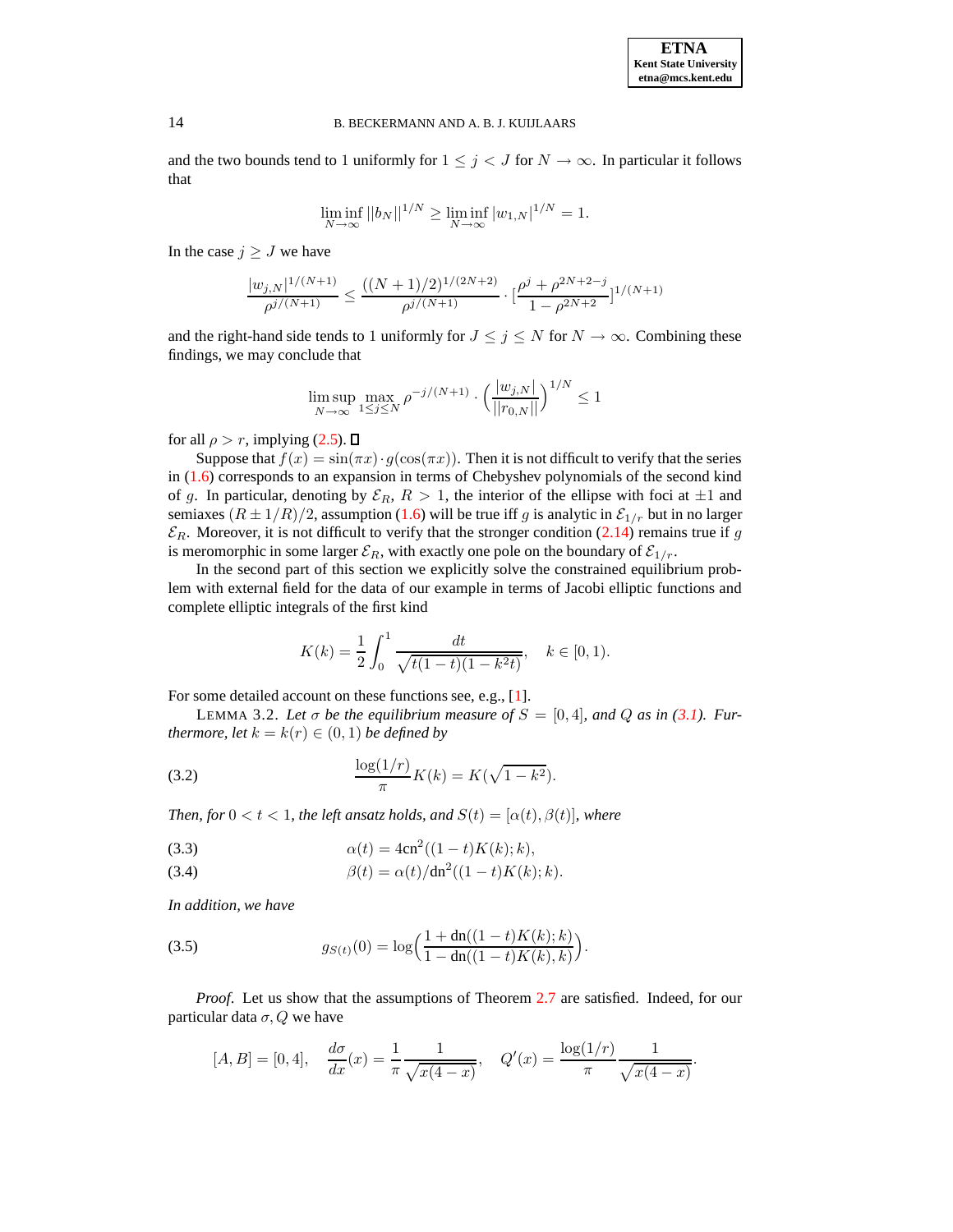Notice that  $U^{\sigma}$  is constant on [0, 4], and that both functions

$$
x \mapsto xQ'(x) = \frac{\log(1/r)}{\pi} \frac{\sqrt{x}}{\sqrt{4-x}} \quad \text{and} \quad x \mapsto (4-x)\tilde{Q}'(x) = -\frac{\log(1/r)}{\pi} \frac{\sqrt{4-x}}{\sqrt{x}}
$$

are increasing on  $[0, 4]$ . Hence Theorem [2.7](#page-10-0) may be applied, showing that the left ansatz holds. By combining  $(2.9)$  and  $(2.16)$  we obtain the particular form of  $S(t)$ .

It remains to establish the explicit formulas  $(3.3)-(3.5)$  $(3.3)-(3.5)$  $(3.3)-(3.5)$ . In our setting, formula  $(2.24)$ takes the form

<span id="page-14-0"></span>(3.6) 
$$
\frac{\log(1/r)}{\pi^2} \int_{\alpha(t)}^{\beta(t)} \frac{dx}{\sqrt{x(\beta(t) - x)(x - \alpha(t))(4 - x)}}
$$

$$
= \frac{1}{\pi} \int_0^{\alpha(t)} \frac{dx}{\sqrt{x(\beta(t) - x)(\alpha(t) - x)(4 - x)}}.
$$

Notice that both integrals are complete elliptic integrals of the first kind, evaluated at complementary modules. In order to see this, recall that, for  $x_1 < x_2 < x_3 < x_4$  or for  $x_2 < x_3 < x_4 < x_1$ ,

$$
\int_{x_2}^{x_3} \frac{dx}{\sqrt{|(x-x_1)(x-x_2)(x_3-x)(x_4-x)|}} = \frac{2K(k)}{\sqrt{|(x_3-x_1)(x_4-x_2)|}},
$$

where

$$
k^{2} = \frac{(x_{3} - x_{2})(x_{4} - x_{1})}{(x_{3} - x_{1})(x_{4} - x_{2})}.
$$

<span id="page-14-3"></span>After identification of the involved quantities and some elementary computations we deduce from  $(3.6)$  that

(3.7) 
$$
k^2 = \frac{4(\beta(t) - \alpha(t))}{\beta(t)(4 - \alpha(t))} \in (0, 1),
$$

where k is as in [\(3.2\)](#page-13-3). Notice that (3.2) fixes a unique k as a function of r since  $k \mapsto$  $K(k)/K(\sqrt{1-k^2})$  is strictly increasing in (0, 1), takes the value 0 at 0 and + $\infty$  at 1.

A second relation enabling us to prove [\(3.3\)](#page-13-1)-[\(3.5\)](#page-13-2) is found as follows: we define  $\gamma(t) \in$  $(\alpha(t), \beta(t))$  by

<span id="page-14-1"></span>
$$
\int_{\alpha(t)}^{\beta(t)} \frac{(x-\gamma(t)) dx}{\sqrt{x(4-x)(\beta(t)-x)(x-\alpha(t))}} = 0.
$$

Subtracting  $\gamma(t)$  times [\(2.24\)](#page-11-4) from [\(2.25\)](#page-11-4), we obtain the relation

(3.8) 
$$
t = \frac{1}{\pi} \int_0^{\alpha(t)} \frac{(\gamma(t) - x) dx}{\sqrt{x(4 - x)(\beta(t) - x)(x - \alpha(t))}}.
$$

<span id="page-14-2"></span>Here the right-hand side equals  $\omega(\infty)$ , where  $\omega$  is the harmonic measure being 1 on [0,  $\alpha(t)$ ], 0 on  $[\beta(t), 4]$ , continuous in the extended complex plane  $\overline{\mathbb{C}}$  and harmonic in  $\Omega := \overline{\mathbb{C}} \setminus$  $([0, \alpha(t)] \cup [\beta(t), 4])$ ; see, e.g., [\[38,](#page-18-28) §4 and §14]. Thus [\(3.8\)](#page-14-1) gives us the second relation

$$
(3.9) \t t = \omega(\infty).
$$

**ETNA Kent State University etna@mcs.kent.edu**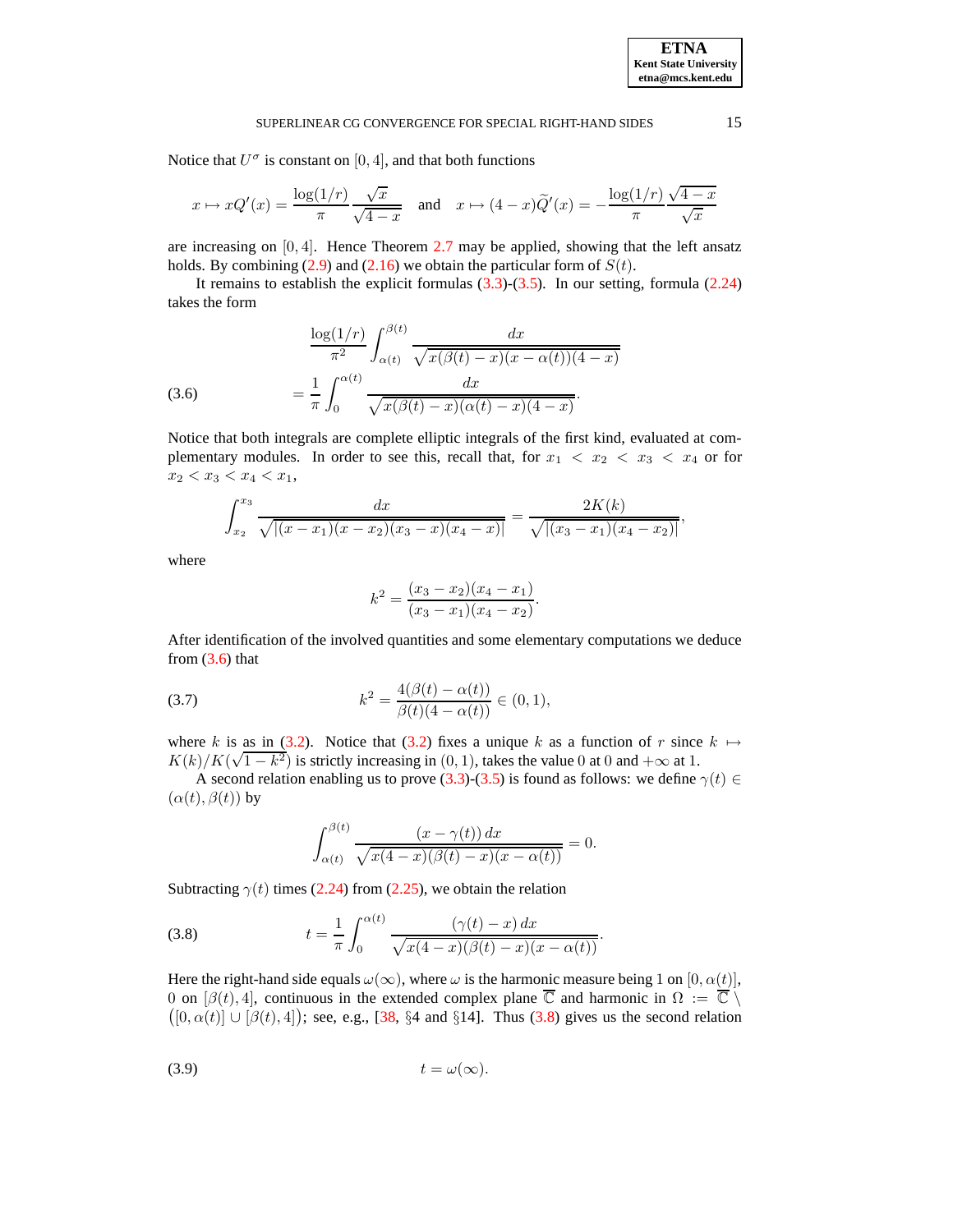In order to find the harmonic measure (and especially its value at infinity), it will be useful to map the doubly connected domain  $\Omega$  to some ring domain using the elliptic sine,

$$
\operatorname{sn}(u; k) = x
$$
, *i.e.*,  $u = \int_0^x \frac{dt}{\sqrt{(1 - t^2)(1 - k^2 t^2)}}$  ( $\sqrt{1} = 1$ ),

being meromorphic and doubly periodic, with periodicities  $4K(k)$  and  $2iK(k')$ ,  $k' = \sqrt{1 - k^2}$ , see, e.g., [\[1,](#page-17-8) §24, §25, and Example 3 in §49]. Let

$$
z = \phi(u) = \frac{4\alpha(t)\text{sn}^2(u;k)}{4\text{sn}^2(u;k) - (4 - \alpha(t))}.
$$

Then

$$
\phi(0) = 0, \quad \phi(iK(k')) = \alpha(t),
$$
  

$$
\phi(-K(k)) = \frac{4\alpha(t)}{4 - (4 - \alpha(t))} = 4, \quad \phi(iK(k') - K(k)) = \frac{4\alpha(t)/k^2}{4/k^2 - (4 - \alpha(t))} = \beta(t).
$$

One checks (compare with [\[1,](#page-17-8) Example 3 in §49]) that  $\phi$  maps conformally the rectangle { $u: -K(k) < \Re(u) < 0, -K(k') < \Im(u) < K(k')$ } on  $\overline{\mathbb{C}} \setminus [0, 4]$ . Let

$$
u = \psi(w) = \frac{K(k')}{\pi} \log(w) \quad (\log(1) = 0),
$$

then the set  $\{\rho e^{is}: R < \rho < 1, -\pi < s < \pi\}$  is mapped via  $\psi$  on the above rectangle, where

$$
\log(R) = -\pi \frac{K(k)}{K(k')} = \frac{\pi^2}{\log(r)}
$$

Pasting at the segment  $[-1, -R]$ , we have shown that  $f := \phi \circ \psi$  maps the ring domain  $\mathcal{R} := \{w : R < |w| < 1\}$  conformally on  $\Omega$ . Moreover,  $f(w)$  approaches  $[0, \alpha(t)]$  (and  $[\beta(t), 4]$ , repectively) if w approaches  $|w| = 1$  (and  $|w| = R$ , repectively).

Hence for the harmonic measure  $\omega$  we have the explicit formula

$$
\omega(f(w)) = \frac{\log(R) - \log(|w|)}{\log(R)}, \quad w \in \mathcal{R},
$$

the harmonic measure for the ring domain  $R$ . Since

$$
f^{-1}(\infty) = \psi^{-1}(u_0), \quad \text{sn}(u_0; k) = -\sqrt{1 - \alpha(t)/4},
$$

we may conclude using  $(3.9)$  that

$$
1 - t = 1 - \omega(\infty) = \frac{\log(|\psi^{-1}(u_0)|)}{\log(R)} = u_0 \cdot \frac{\pi}{K(k')\log(R)} = -\frac{u_0}{K(k)},
$$

and hence

$$
\sqrt{1 - \alpha(t)/4} = \operatorname{sn}((1 - t)K(k); k).
$$

Using the relation cn<sup>2</sup>(*u*; *k*) = 1 – sn<sup>2</sup>(*u*; *k*) we finally arrive at [\(3.3\)](#page-13-1). Formula [\(3.4\)](#page-13-1) is obtained by inserting [\(3.3\)](#page-13-1) in [\(3.7\)](#page-14-3), and by using the relation  $dn^2(u; k) = 1 - k^2 \text{sn}^2(u; k)$ . Finally, in order to show [\(3.5\)](#page-13-2) we use [\(2.25\)](#page-11-4) together with [\(3.3\)](#page-13-1) and [\(3.4\)](#page-13-1).  $\Box$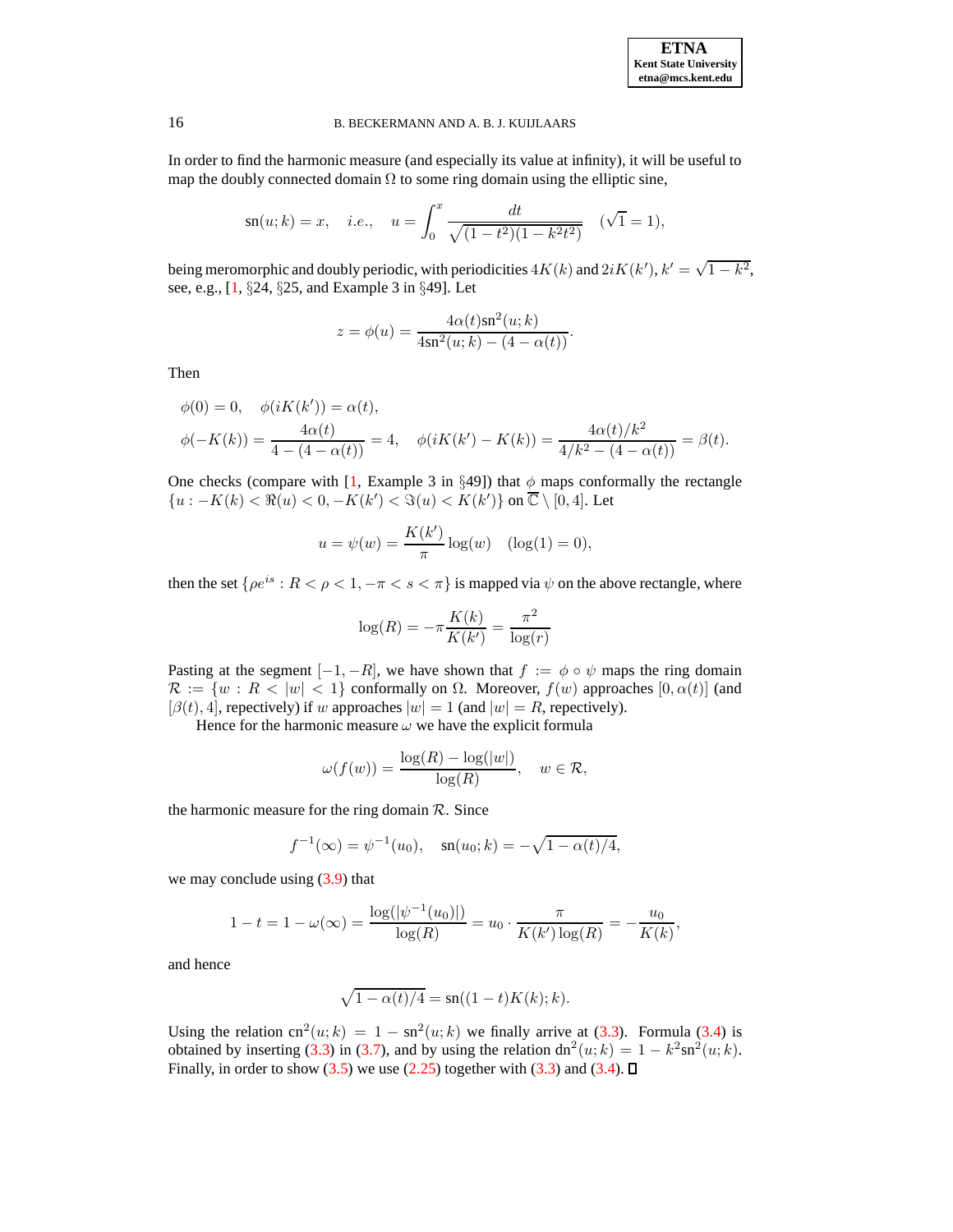**ETNA Kent State University etna@mcs.kent.edu**

#### SUPERLINEAR CG CONVERGENCE FOR SPECIAL RIGHT-HAND SIDES 17



<span id="page-16-0"></span>FIG. 3.1. The one dimensional Poisson problem discretized on a uniform grid ( $N = 500$ ) for  $f(x) =$  $\sum_{j=1}^{N} r^j \sin(j\pi x)$ ,  $r = 0.1, 0.3, 0.5, 0.8$ . We find the CG (relative) error curve (energy norm) in blue, the classical bound (1.1) in black, and our new asymptotic bound in red. For comparison we give the MINRES relative residual curve in green.

To summarize, we have shown that the assumptions of Theorem [2.7](#page-10-0) and Theorem [2.5](#page-9-0) hold. Using the explicit formulas of Lemma [3.2](#page-13-0) and Remark [2.9,](#page-11-5) we obtain for our model problem the error estimate

(3.10) 
$$
\frac{\|e_{n,N}\|_{A_N}}{\|e_{0,N}\|_{A_N}} \lesssim \prod_{j=0}^{n-1} \frac{1 - \text{dn}((1-j/N)K(k);k)}{1 + \text{dn}((1-j/N)K(k);k)},
$$

where  $k = k(r)$  is defined in [\(3.2\)](#page-13-3).

For the function

$$
f(x) = \sum_{j=1}^{N} r^j \sin(j\pi x)
$$

and four different choices of  $r$ , numerical results are given in Figure [3.1.](#page-16-0) Notice that our estimator describes quite precisely the convergence rate of CG, and even better the relative residual curve for MINRES, applied to our model problem. In contrast, the classical estimate [\(1.1\)](#page-0-0), based only on the condition number, is not significant for the convergence process, perhaps up to the case  $r = 8/10$  where the superlinear convergence is less pronounced. Again it is striking to observe that our estimate overestimates the actual CG error curve, but that the ratio of estimate and error is constant (about 100) in the superlinear range.

Similar phenomena occur for different choices of  $N$  and  $r$ . To see this we present in Figure [3.2](#page-17-5) a different numerical example based on the model function

$$
f(x) = \sum_{j=1}^{\infty} r^{j} \sin(\pi j x) = \frac{r \sin(\pi x)}{r^{2} + 1 - 2r \cos(\pi x)}
$$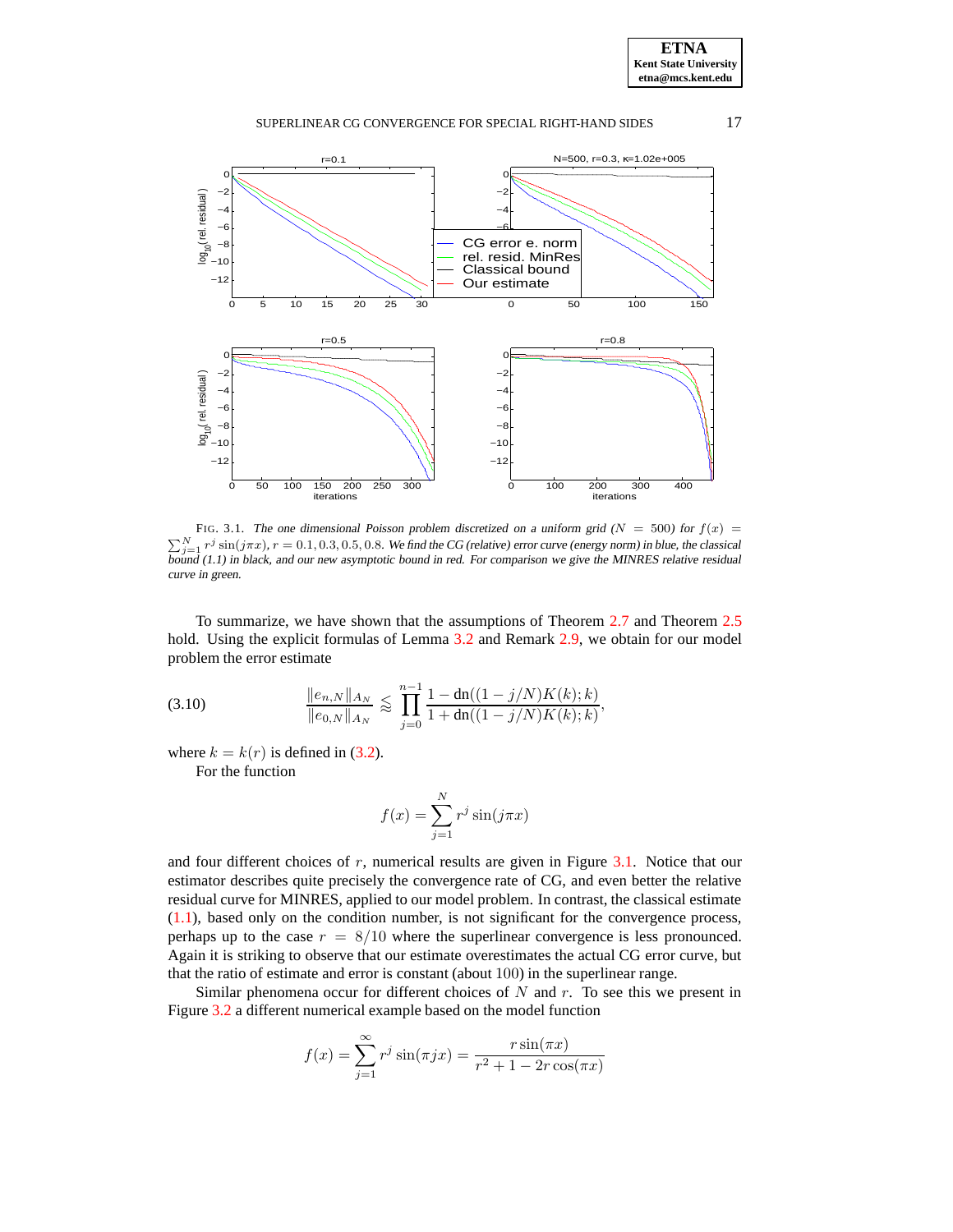

<span id="page-17-5"></span>FIG. 3.2. The one dimensional Poisson problem discretized on a uniform grid for  $f(x) = \frac{\sin(\pi x)}{ |x^2 + 1 - x^2|}$  $2r \cos(\pi x)$ ,  $r = 1/4$ , and  $N = 20, 100, 1000, 5000$ . We find the CG (relative) error curve (energy norm) in blue, the MINRES relative residual curve in green, the classical bound (1.1) in black, and our new asymptotic bound in red.

of Lemma [3.1](#page-11-0) with  $r = 1/4$  and  $N \in \{20, 100, 1000, 5000\}$ . It is interesting to observe that the gap between error curve and estimator is about the same for any choice of  $N$ ; hence it does not depend on the condition number of the underlying system. We also observe that, for sufficiently large  $N$ , the number of iterations required to achieve full precision seems to depend no longer on N nor on the condition number of  $A_N$ . Such a phenomenon occurred also in [\[24\]](#page-18-29) where the authors discussed the same Poisson model problem [\(1.4\)](#page-2-0) with the right-hand side ( $\beta > 0$  being some parameter)

$$
f(x) = \sum_{j=1}^{N} \frac{\sin^2(\frac{\pi j}{2N+2})}{\cos^{\beta}(\frac{\pi j}{2N+2})} \cdot \sin(\pi jx).
$$

#### REFERENCES

- <span id="page-17-8"></span>[1] N.I. AKHIESER, *Elements of the Theory of Elliptic Functions*, Transl. of Math. Monographs **79**, AMS, Providence RI (1990).
- <span id="page-17-6"></span><span id="page-17-4"></span>[2] B. BECKERMANN, *On a conjecture of E.A. Rakhmanov*, Constr. Approx. 16 (2000), no. 3, 427–448.
- [3] B. BECKERMANN, *A note on the convergence of Ritz values for sequences of matrices*, Publication ANO 408, Université de Lille (2000).
- <span id="page-17-3"></span>[4] B. BECKERMANN, *Superlinear convergence for finite difference approximation of elliptic PDEs*, in preparation (2001).
- <span id="page-17-0"></span>[5] B. BECKERMANN AND A.B.J. KUIJLAARS, *Superlinear Convergence of Conjugate Gradients*, SIAM J. Num. Anal. **39** (2001) 300-329.
- <span id="page-17-1"></span>[6] B. BECKERMANN, A.B.J. KUIJLAARS, *On the sharpness of an asymptotic error estimate for Conjugate Gradients*, BIT **41** (2001), 856–867.
- <span id="page-17-7"></span>[7] B. BECKERMANN AND E.B. SAFF, *The sensitivity of least squares polynomial approximation*, in Int. Ser. of Num. Math. 131, Birkhäuser, Basel (1999), pp. 1-19.
- <span id="page-17-2"></span>[8] A. BO¨ TTCHER AND B. SILBERMANN, *Introduction to large truncated Toeplitz matrices*, Universitext, Springer Verlag, New York, 1999.